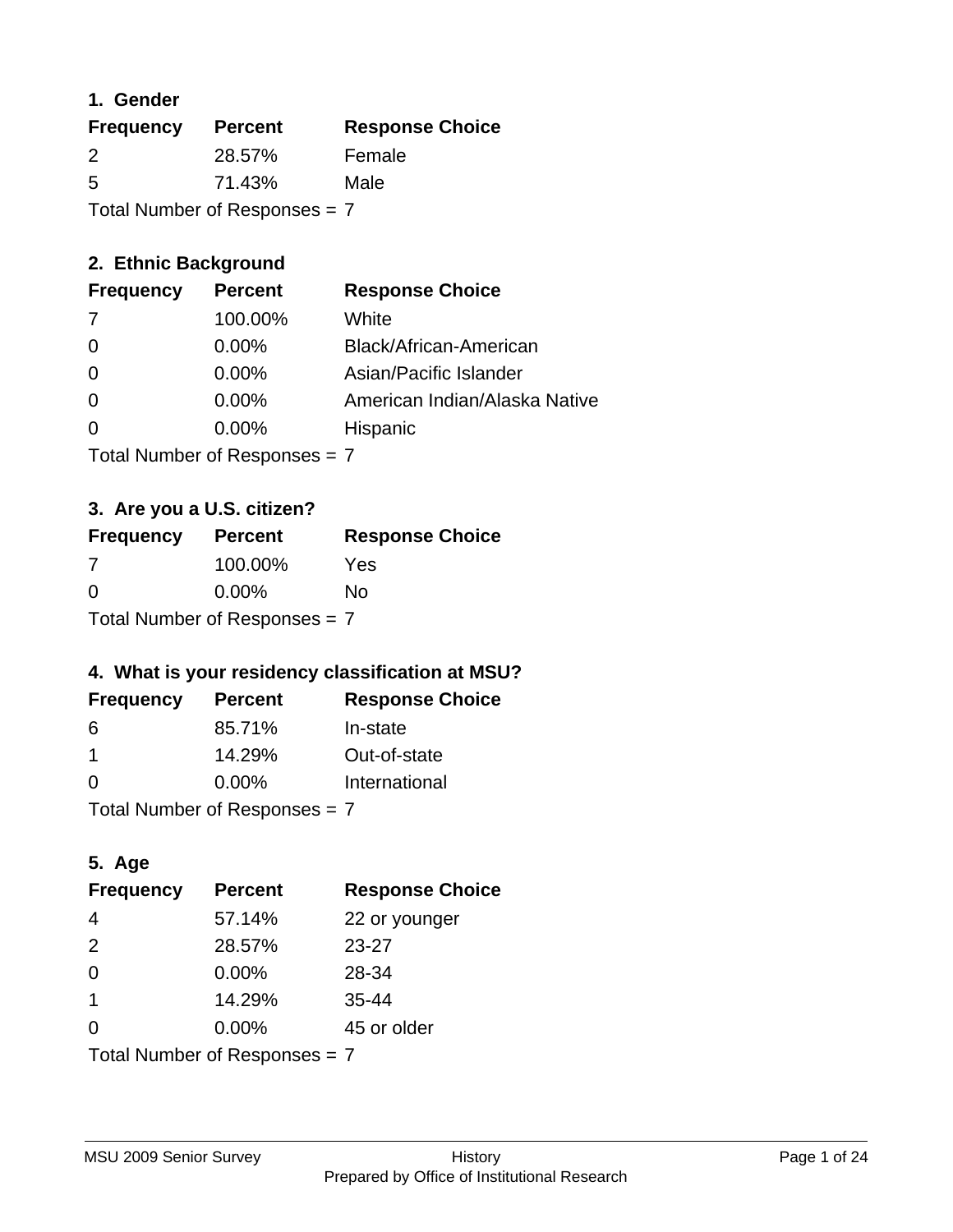**6. Has either of your parents received a bachelor's degree?**

| <b>Frequency</b>                | <b>Percent</b> | <b>Response Choice</b> |
|---------------------------------|----------------|------------------------|
| 3                               | 42.86%         | Yes                    |
| 4                               | 57.14%         | Nο                     |
| Total Number of Responses $= 7$ |                |                        |

## **7. Has either of your parents received a degree from Murray State?**

| <b>Frequency</b> | <b>Percent</b> | <b>Response Choice</b> |
|------------------|----------------|------------------------|
|                  | 14.29%         | Yes                    |
| -6               | 85.71%         | No                     |

Total Number of Responses = 7

## **8. What was your original entry status to MSU?**

| <b>Frequency</b> | <b>Percent</b>             | <b>Response Choice</b>                           |
|------------------|----------------------------|--------------------------------------------------|
| 3                | 42.86%                     | Freshman                                         |
| $\overline{4}$   | 57.14%                     | Transfer from community college/technical school |
| $\Omega$         | $0.00\%$                   | Transfer from 4-yr institution                   |
|                  | Tetal Number of Desperance |                                                  |

Total Number of Responses = 7

### **9. If transfer student, how many credits were transferred?**

| <b>Frequency</b>      | <b>Percent</b> | <b>Response Choice</b> |
|-----------------------|----------------|------------------------|
| -0                    | $0.00\%$       | 12 or fewer            |
| $\mathcal{P}$         | 50.00%         | $13 - 30$              |
| 0                     | 0.00%          | $31 - 60$              |
| $\mathcal{P}$         | 50.00%         | Over <sub>60</sub>     |
| Total Number of Doepo |                |                        |

Total Number of Responses = 4

# **10. If transfer student, approximately what percent of your University Studies (general education) classes did you take at Murray State?**

| <b>Frequency</b>                | <b>Percent</b> | <b>Response Choice</b> |
|---------------------------------|----------------|------------------------|
| 2                               | 50.00%         | Under 25%              |
| -1                              | 25.00%         | 25-49%                 |
| -1                              | 25.00%         | 50-74%                 |
| $\Omega$                        | 0.00%          | 75-100%                |
| Total Number of Responses $-$ 1 |                |                        |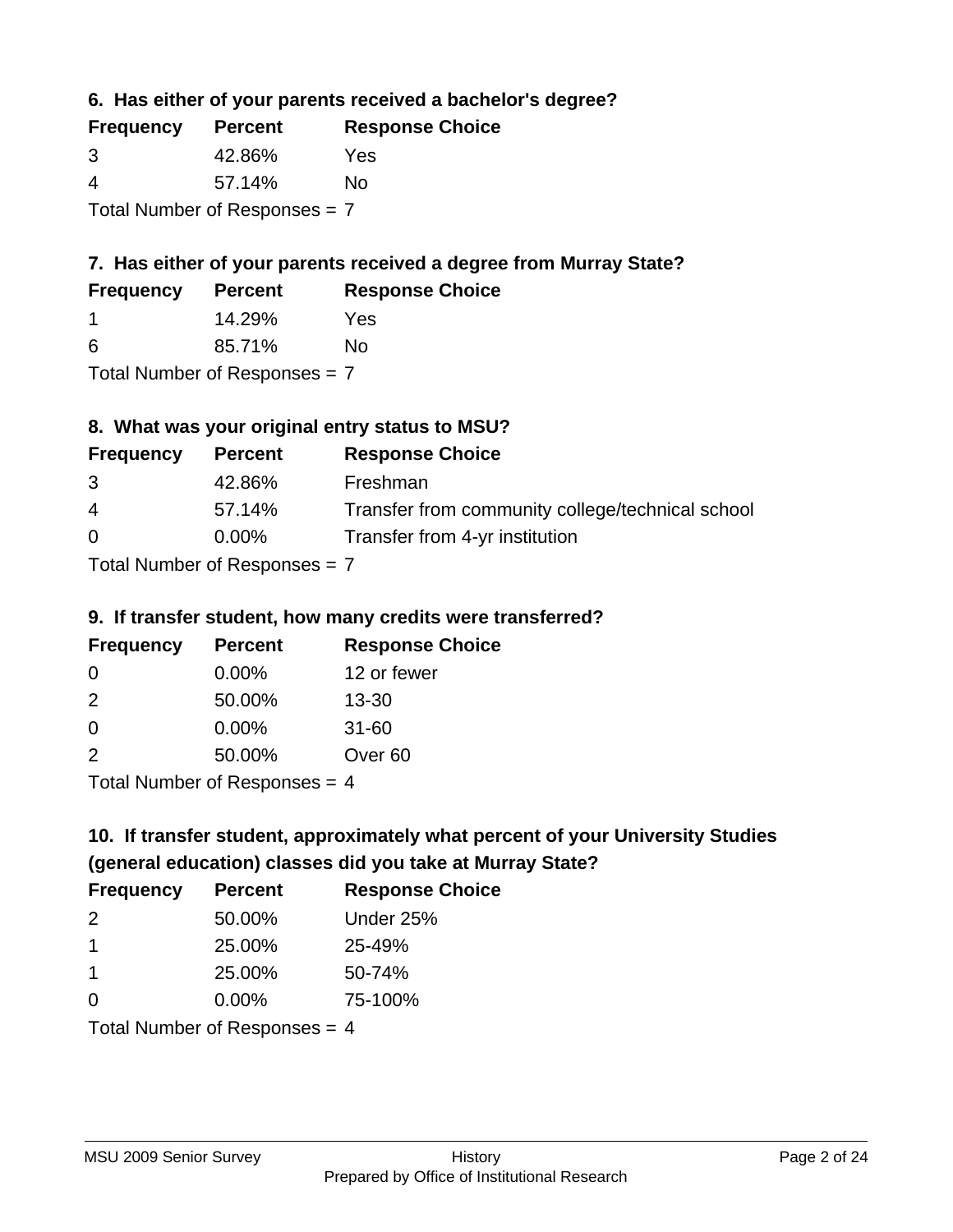### **11. What has been your attendance status at MSU?**

| <b>Frequency</b> | <b>Percent</b>                | <b>Response Choice</b>     |
|------------------|-------------------------------|----------------------------|
| 6                | 85.71%                        | <b>Primarily full-time</b> |
| -1               | 14.29%                        | <b>Primarily part-time</b> |
|                  | Total Number of Responses = 7 |                            |

## **12. In which Residential College are you a member?**

| <b>Frequency</b> | <b>Percent</b> | <b>Response Choice</b>            |
|------------------|----------------|-----------------------------------|
| 1                | 16.67%         | Do not know                       |
| 0                | 0.00%          | <b>Clark College</b>              |
| 0                | 0.00%          | <b>Elizabeth College</b>          |
|                  | 16.67%         | <b>Franklin-Springer Colleges</b> |
|                  | 16.67%         | <b>Hart College</b>               |
| 0                | $0.00\%$       | <b>Hester College</b>             |
|                  | 16.67%         | <b>Regents College</b>            |
|                  | 16.67%         | <b>Richmond College</b>           |
|                  | 16.67%         | <b>White College</b>              |
|                  |                |                                   |

Total Number of Responses = 6

## **13. Have you ever received any type of Financial Aid while at MSU? (Scholarships, grants, work-study, etc.)**

| <b>Frequency</b>              | <b>Percent</b> | <b>Response Choice</b> |
|-------------------------------|----------------|------------------------|
| 7                             | 100.00%        | Yes                    |
| 0                             | $0.00\%$       | Nο                     |
| Total Number of Responses = 7 |                |                        |

### **14. What degree are you seeking at this time?**

| <b>Frequency</b> | <b>Percent</b>                | <b>Response Choice</b> |
|------------------|-------------------------------|------------------------|
| 0                | $0.00\%$                      | Associate              |
| 7                | 100.00%                       | <b>Baccalaureate</b>   |
|                  | Total Number of Responses = 7 |                        |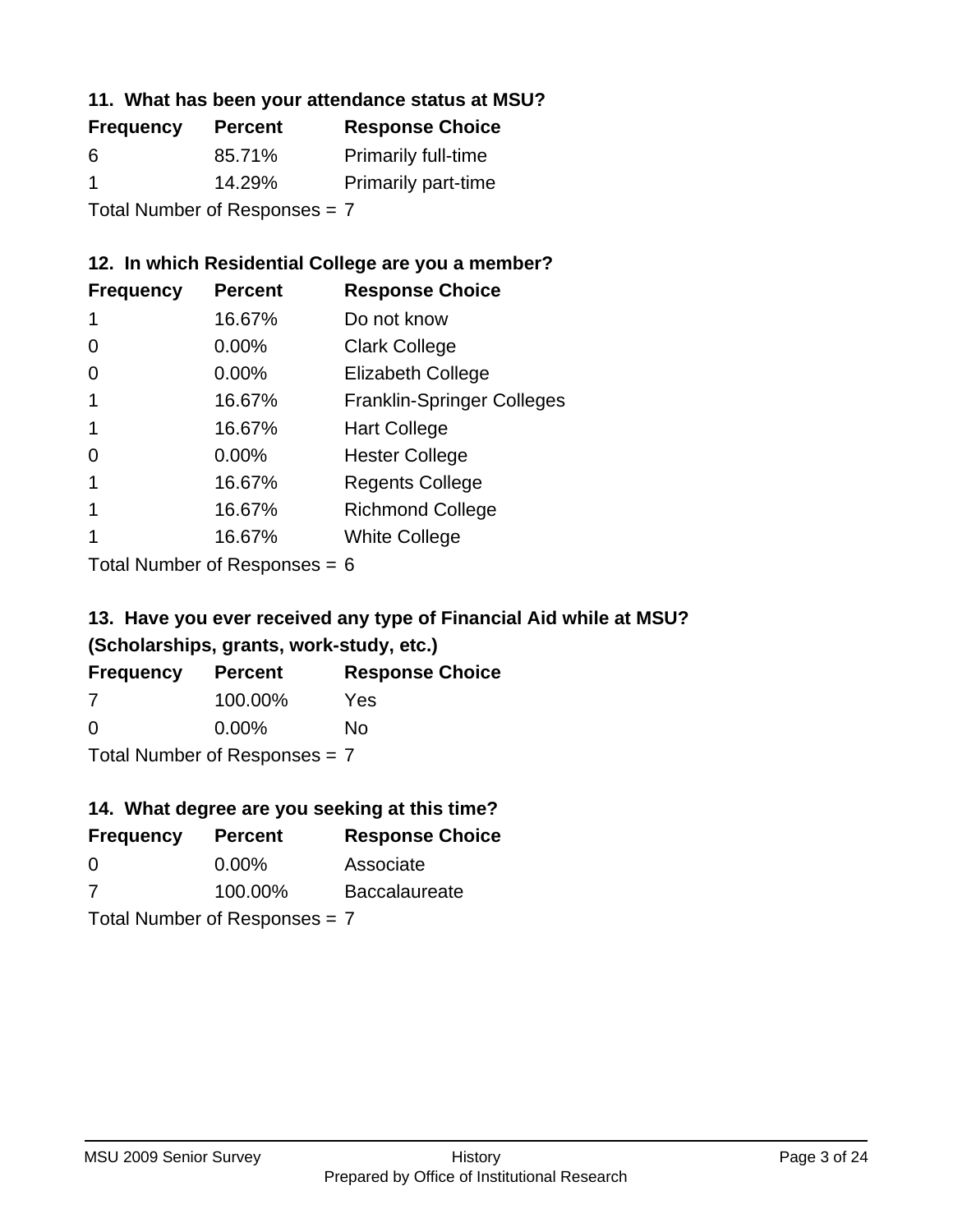**15. How many years will it take you to complete your degree from the point of your initial enrollment in college (including any time at a previous institution)?**

| <b>Frequency</b> | <b>Percent</b> | <b>Response Choice</b> |
|------------------|----------------|------------------------|
| $\Omega$         | 0.00%          | Two                    |
| 1                | 14.29%         | <b>Three</b>           |
| 3                | 42.86%         | Four                   |
| 2                | 28.57%         | Five                   |
| 0                | 0.00%          | <b>Six</b>             |
|                  | 14.29%         | More than six          |
|                  |                |                        |

Total Number of Responses = 7

#### **16. In what range does your grade point average fall?**

| <b>Frequency</b> | <b>Percent</b> | <b>Response Choice</b> |
|------------------|----------------|------------------------|
| 0                | $0.00\%$       | $2.00 - 2.50$          |
|                  | 14.29%         | $2.51 - 3.00$          |
| $\mathcal{P}$    | 28.57%         | $3.01 - 3.50$          |
|                  | 57.14%         | $3.51 - 4.00$          |
|                  |                |                        |

Total Number of Responses = 7

## **They are used to sort the data, and do not appear in this table Questions 17 and 18 relate to department and program information.**

#### **19. For what purpose did you enroll at MSU?**

| <b>Frequency</b>            | <b>Percent</b> | <b>Response Choice</b>                    |
|-----------------------------|----------------|-------------------------------------------|
| -0                          | $0.00\%$       | To receive an associate degree            |
| -7                          | 100.00%        | To receive a baccalaureate degree         |
| $\overline{0}$              | $0.00\%$       | To take a few job related courses         |
| $\overline{0}$              | 0.00%          | To transfer to another college/university |
| Total Number of Despesses 7 |                |                                           |

Total Number of Responses = 7

# **20. What is the highest degree you eventually hope to receive?**

| <b>Frequency</b> | <b>Percent</b>             | <b>Response Choice</b> |
|------------------|----------------------------|------------------------|
| 0                | $0.00\%$                   | Associate              |
| 0                | $0.00\%$                   | <b>Baccalaureate</b>   |
| 3                | 42.86%                     | Graduate               |
| 4                | 57.14%                     | Professional           |
|                  | Tatal Number of Desperance |                        |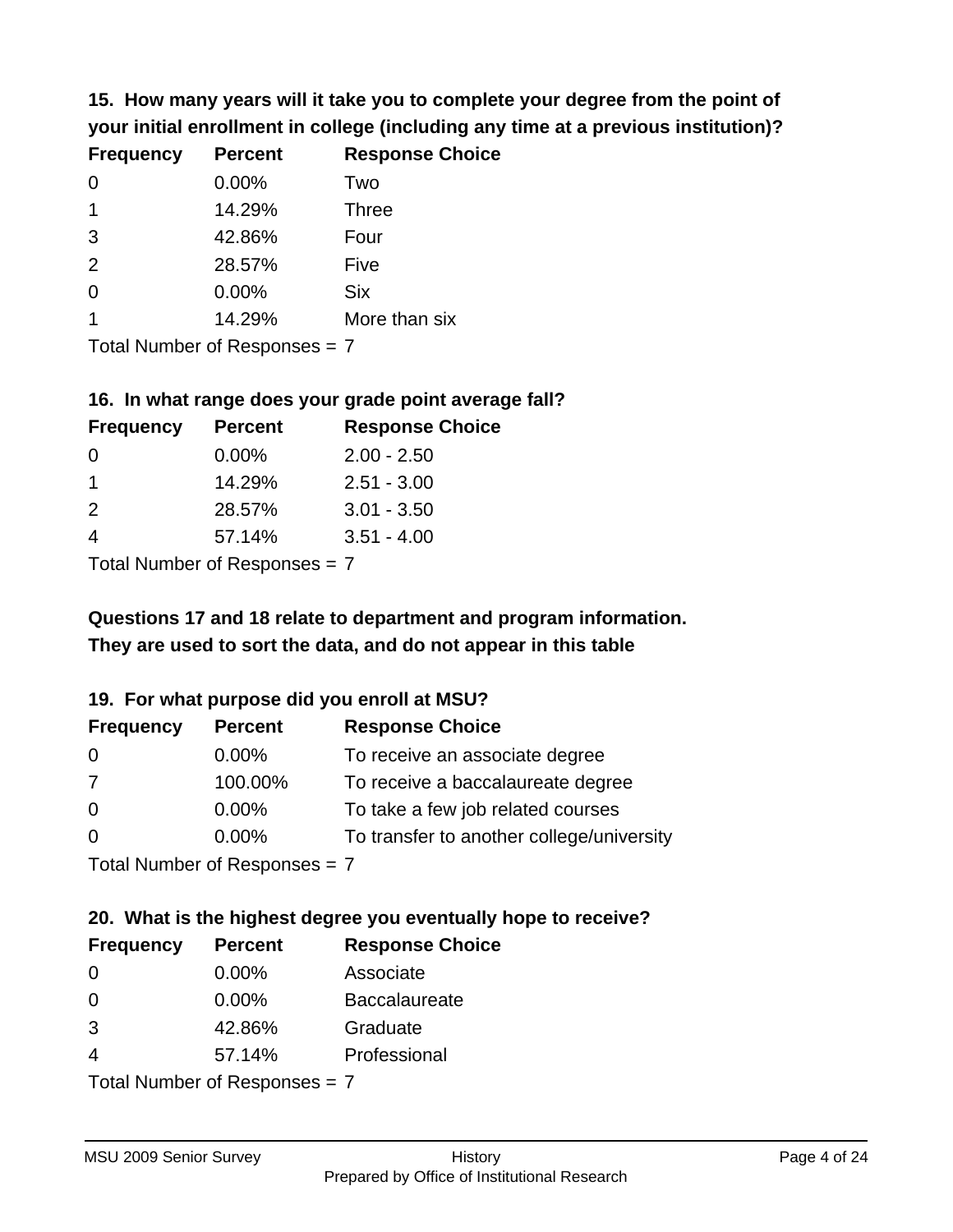### **21. Which best describes your situation?**

| <b>Frequency</b> | <b>Percent</b> | <b>Response Choice</b>               |
|------------------|----------------|--------------------------------------|
| -4               | 57.14%         | Did not change major/area            |
| $\Omega$         | $0.00\%$       | Did not initially declare major/area |
| 3                | 42.86%         | Changed major/area                   |
|                  |                |                                      |

Total Number of Responses = 7

### **22. While school was in session during the past year, how many hours per week, on average, did you work for pay?**

| <b>Frequency</b> | <b>Percent</b> | <b>Response Choice</b> |
|------------------|----------------|------------------------|
| $\mathcal{P}$    | 28.57%         | Did not work           |
| 1                | 14.29%         | Worked 1-10 hrs        |
| 2                | 28.57%         | Worked 11-20 hrs       |
| $\mathbf 1$      | 14.29%         | Worked 21-30 hrs       |
| $\mathbf 1$      | 14.29%         | Worked 31-40 hrs       |
| ∩                | 0.00%          | Worked over 40 hrs     |
|                  |                |                        |

Total Number of Responses = 7

#### **23. For the most part, were classes offered at times convenient to you?**

| <b>Frequency</b>                | <b>Percent</b> | <b>Response Choice</b> |
|---------------------------------|----------------|------------------------|
| 7                               | 100.00%        | Yes                    |
| $\Omega$                        | $0.00\%$       | Nο                     |
| Total Number of Responses = $7$ |                |                        |

#### **24. If no, what time would you have preferred?**

| <b>Frequency</b>                | <b>Percent</b> | <b>Response Choice</b> |
|---------------------------------|----------------|------------------------|
| $\Omega$                        | #DIV/0!        | Late afternoon         |
| 0                               | #DIV/0!        | Evening                |
| 0                               | #DIV/0!        | Weekend                |
| $\Omega$                        | #DIV/0!        | During the day         |
| Total Number of Responses = $0$ |                |                        |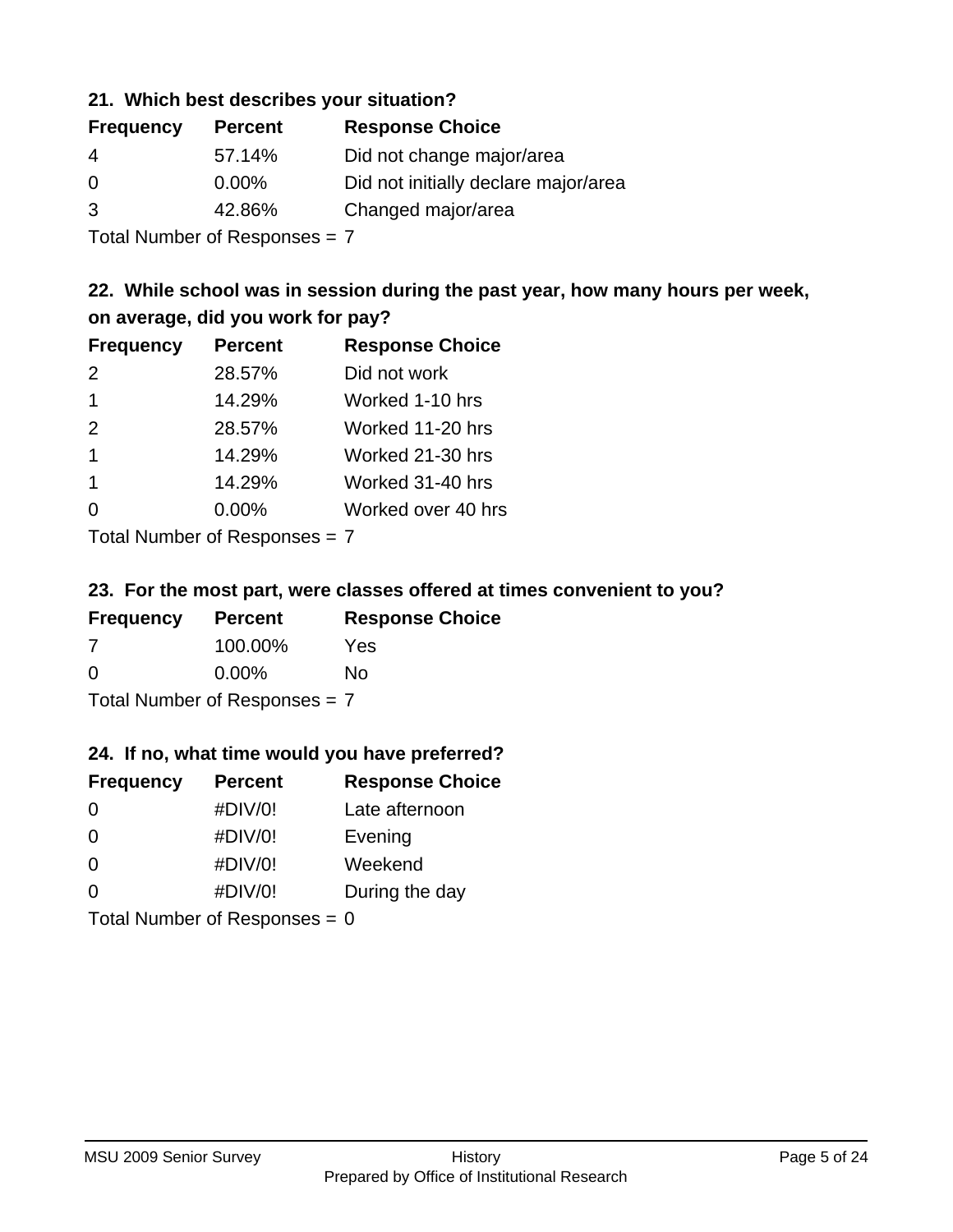### **25. Which best describes the location where you completed the majority of your coursework?**

| <b>Frequency</b> | <b>Percent</b>                  | <b>Response Choice</b> |
|------------------|---------------------------------|------------------------|
| 5                | 71.43%                          | Murray                 |
| 1                | 14.29%                          | Paducah                |
| 0                | 0.00%                           | Ft. Campbell           |
| 1                | 14.29%                          | Madisonville           |
| 0                | 0.00%                           | Hopkinsville           |
| 0                | 0.00%                           | Henderson              |
| 0                | 0.00%                           | On the Internet        |
| 0                | 0.00%                           | Other                  |
|                  | Total Number of Responses $= 7$ |                        |

**26. Did you take any online courses while at Murray State?**

| <b>Frequency</b>                | <b>Percent</b> | <b>Response Choice</b> |
|---------------------------------|----------------|------------------------|
| -1                              | 14.29%         | Yes                    |
| 6                               | 85.71%         | Nο                     |
| Total Number of Responses = $7$ |                |                        |

## **27. Did it take you an extra semester or more to complete degree requirements at Murray State?**

| <b>Frequency</b> | <b>Percent</b>             | <b>Response Choice</b> |
|------------------|----------------------------|------------------------|
|                  | 14.29%                     | Yes                    |
| 6                | 85.71%                     | Nο                     |
|                  | Tatal Manakan af Dagmanage |                        |

Total Number of Responses = 7

#### **28. If yes, why did it take you an extra semester or more?**

| <b>Frequency</b> | <b>Percent</b>                  | <b>Response Choice</b>                                       |
|------------------|---------------------------------|--------------------------------------------------------------|
| $\mathbf 0$      | $0.00\%$                        | Work obligation limited my enrollment.                       |
| $\mathbf 0$      | $0.00\%$                        | Family obligations limited my enrollment.                    |
| $\overline{0}$   | $0.00\%$                        | Tuition and other costs of attendance limited my enrollment. |
| $\mathbf 0$      | $0.00\%$                        | A decision to change majors added to my requirements.        |
| $\mathbf 0$      | $0.00\%$                        | A required course or courses were not offered.               |
| $\overline{1}$   | 100.00%                         | Credits were lost transferring to Murray State.              |
| $\mathbf 0$      | $0.00\%$                        | Other                                                        |
|                  | Total Number of Responses $= 1$ |                                                              |

MSU 2009 Senior Survey **History**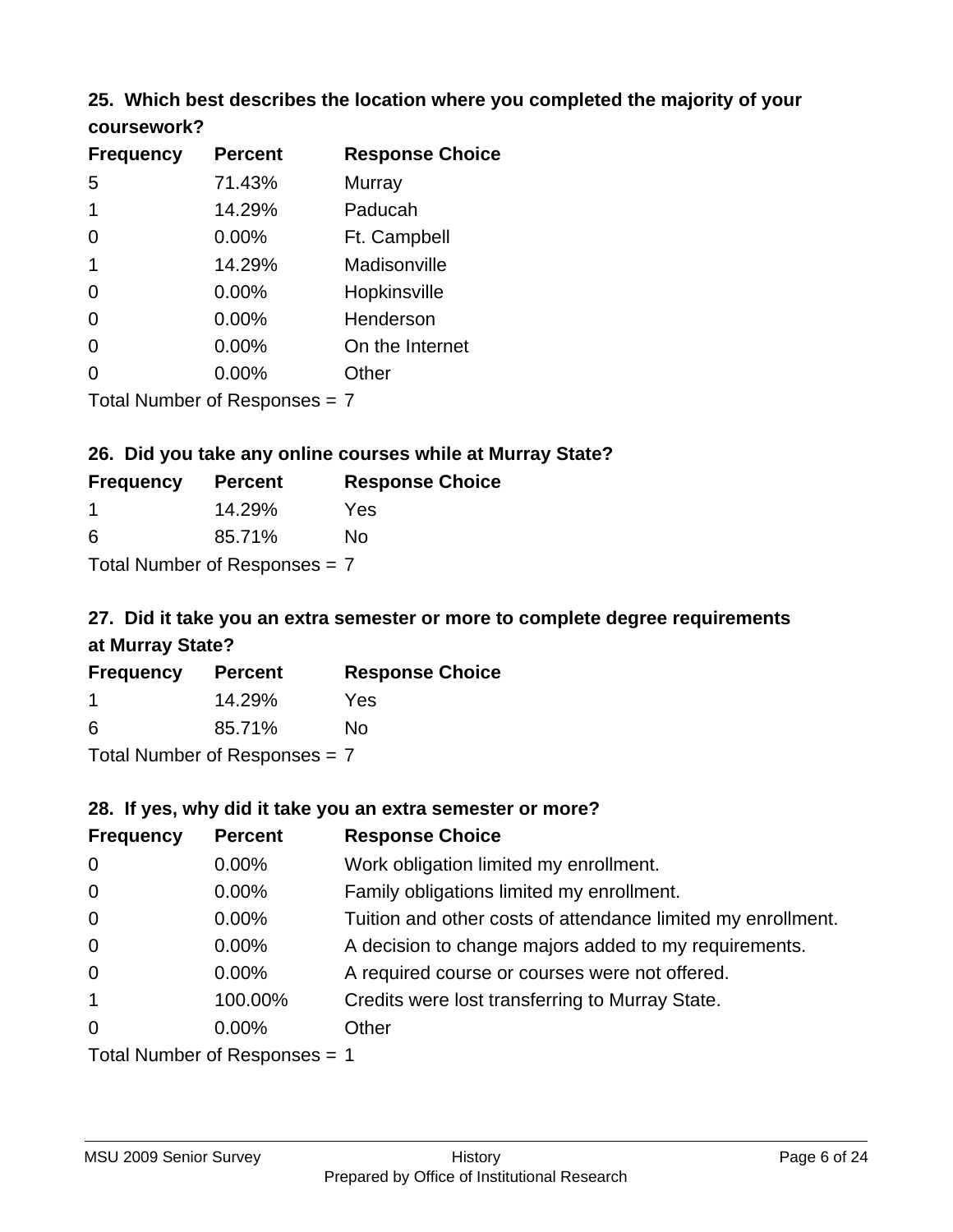## **29. Did you have trouble getting any course(s) you needed while at Murray State?**

| <b>Frequency</b>                | <b>Percent</b> | <b>Response Choice</b> |  |
|---------------------------------|----------------|------------------------|--|
| -3                              | 42.86%         | Yes                    |  |
| -4                              | 57.14%         | Nο                     |  |
| Total Number of Responses = $7$ |                |                        |  |

### **30. If yes, why did you have trouble getting the course?**

| <b>Frequency</b> | <b>Percent</b> | <b>Response Choice</b>                                |
|------------------|----------------|-------------------------------------------------------|
| 2                | 66.67%         | Not offered the semester I needed it.                 |
| $\overline{1}$   | 33.33%         | Not offered at hours convenient to my work schedule.  |
| $\overline{0}$   | $0.00\%$       | Not offered at hours suitable for my school schedule. |
| $\overline{0}$   | $0.00\%$       | All course sections were closed.                      |
| $\overline{0}$   | 0.00%          | I was unaware of the prerequisites for the course.    |
|                  |                |                                                       |

Total Number of Responses = 3

## **31. Which statement best describes your experience with off-campus coop/internship?**

| <b>Frequency</b> | <b>Percent</b> | <b>Response Choice</b>             |
|------------------|----------------|------------------------------------|
| 5                | 71.43%         | Cannot judge, I did not have one.  |
| $\mathbf 1$      | 14.29%         | My experience was very valuable.   |
| $\mathbf{1}$     | 14.29%         | My experience was valuable.        |
| $\Omega$         | 0.00%          | My experience was of little value. |
| $\Omega$         | 0.00%          | My experience was of no value.     |
|                  |                |                                    |

Total Number of Responses = 7

## **32. Which statement best describes your experience with on-campus faculty-directed research, scholarly, or creative project?**

| <b>Frequency</b> | <b>Percent</b>                | <b>Response Choice</b>             |
|------------------|-------------------------------|------------------------------------|
| 2                | 28.57%                        | Cannot judge; I did not have one.  |
| $\overline{4}$   | 57.14%                        | My experience was very valuable.   |
| $\overline{1}$   | 14.29%                        | My experience was valuable.        |
| $\Omega$         | $0.00\%$                      | My experience was of little value. |
| $\Omega$         | $0.00\%$                      | My experience was of no value.     |
|                  | $Total Number of Boanno0 = 7$ |                                    |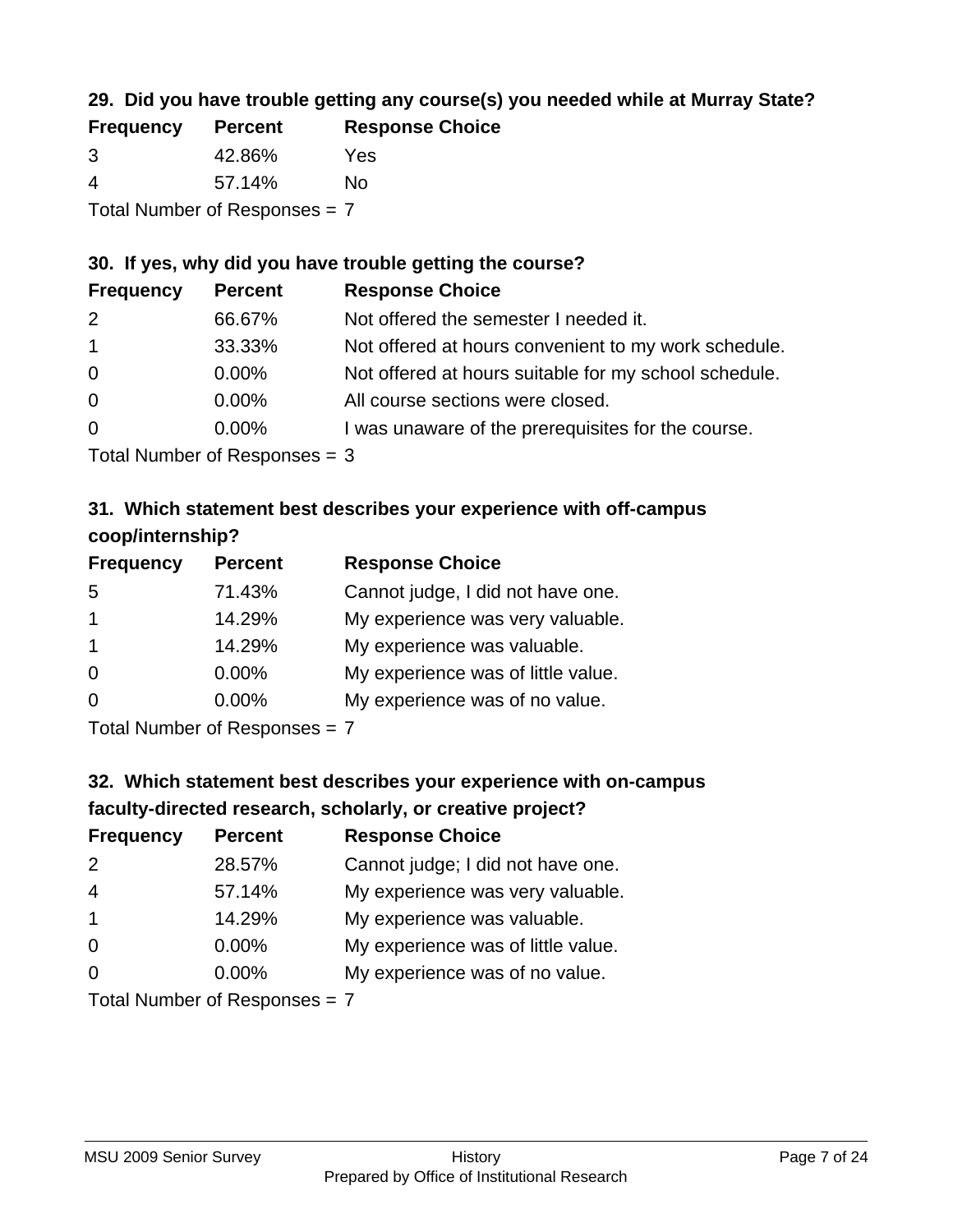#### **33. Which statement best describes your experience with academic advising in your major/area?**

| 111, 122, 111, 112, 121, 121, 131 |                |                                                       |
|-----------------------------------|----------------|-------------------------------------------------------|
| <b>Frequency</b>                  | <b>Percent</b> | <b>Response Choice</b>                                |
| 0                                 | $0.00\%$       | Cannot judge; I did not make use of the opportunity.  |
| $5\overline{)}$                   | 71.43%         | I was satisfied with information my adviser provided. |
| 2                                 | 28.57%         | Advice was inaccurate, incomplete, or misleading.     |
| $\overline{0}$                    | $0.00\%$       | My adviser was not available.                         |
|                                   |                |                                                       |

Total Number of Responses = 7

## **For questions 34-48, indicate the extent to which you were satisfied.**

| 34. Class size relative to type of course |  |  |  |  |  |  |  |  |
|-------------------------------------------|--|--|--|--|--|--|--|--|
|-------------------------------------------|--|--|--|--|--|--|--|--|

| <b>Frequency</b> | <b>Percent</b>                | <b>Response Choice</b> |
|------------------|-------------------------------|------------------------|
| 4                | 57.14%                        | Very satisfied         |
| 3                | 42.86%                        | Satisfied              |
| $\Omega$         | $0.00\%$                      | <b>Dissatisfied</b>    |
| $\Omega$         | $0.00\%$                      | Very dissatisfied      |
|                  | Total Number of Reconnege – 7 |                        |

I otal Number of Responses =  $7$ 

### **35. Out-of-class availability of faculty**

| <b>Frequency</b>           | <b>Percent</b> | <b>Response Choice</b> |
|----------------------------|----------------|------------------------|
| 4                          | 57.14%         | Very satisfied         |
| 3                          | 42.86%         | Satisfied              |
| $\Omega$                   | $0.00\%$       | <b>Dissatisfied</b>    |
| $\Omega$                   | $0.00\%$       | Very dissatisfied      |
| Total Number of Deepersoon |                |                        |

Total Number of Responses = 7

## **36. Effectiveness of your high school preparation for college work**

| <b>Frequency</b> | <b>Percent</b>                | <b>Response Choice</b> |
|------------------|-------------------------------|------------------------|
| 4                | 57.14%                        | Very satisfied         |
| $\mathcal{P}$    | 28.57%                        | Satisfied              |
| $\Omega$         | $0.00\%$                      | <b>Dissatisfied</b>    |
| -1               | 14.29%                        | Very dissatisfied      |
|                  | Total Number of Responses = 7 |                        |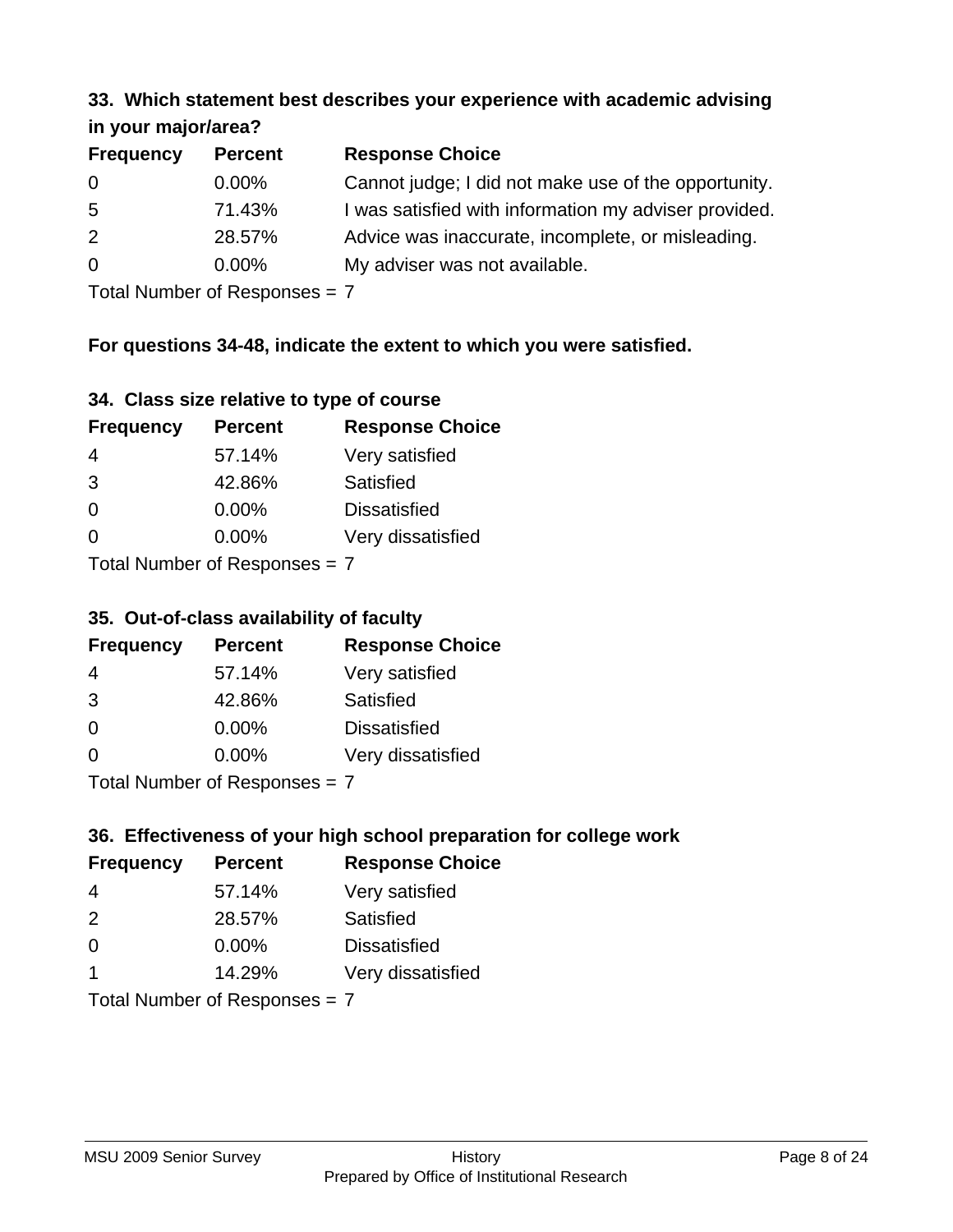### **37. Fairness of faculty in their treatment of individual students**

| <b>Frequency</b> | <b>Percent</b> | <b>Response Choice</b> |
|------------------|----------------|------------------------|
| 4                | 57.14%         | Very satisfied         |
| 3                | 42.86%         | Satisfied              |
| $\Omega$         | $0.00\%$       | <b>Dissatisfied</b>    |
| $\Omega$         | $0.00\%$       | Very dissatisfied      |
|                  |                |                        |

Total Number of Responses = 7

### **38. Overall quality of instruction at Murray State**

| <b>Frequency</b> | <b>Percent</b> | <b>Response Choice</b> |
|------------------|----------------|------------------------|
| 3                | 42.86%         | Very satisfied         |
| 4                | 57.14%         | Satisfied              |
| $\Omega$         | $0.00\%$       | <b>Dissatisfied</b>    |
| $\Omega$         | 0.00%          | Very dissatisfied      |
|                  |                |                        |

Total Number of Responses = 7

## **39. Quality of instruction in University Studies (General Education) courses**

| <b>Frequency</b> | <b>Percent</b>                                                                                                                                                                                                                 | <b>Response Choice</b> |
|------------------|--------------------------------------------------------------------------------------------------------------------------------------------------------------------------------------------------------------------------------|------------------------|
| 3                | 42.86%                                                                                                                                                                                                                         | Very satisfied         |
| 3                | 42.86%                                                                                                                                                                                                                         | Satisfied              |
| $\mathbf 1$      | 14.29%                                                                                                                                                                                                                         | <b>Dissatisfied</b>    |
| $\Omega$         | $0.00\%$                                                                                                                                                                                                                       | Very dissatisfied      |
|                  | The INDIAN Contract Contract Contract Contract Contract Contract Contract Contract Contract Contract Contract Contract Contract Contract Contract Contract Contract Contract Contract Contract Contract Contract Contract Cont |                        |

Total Number of Responses = 7

### **40. Quality of instruction in your major**

| <b>Frequency</b>                        | <b>Percent</b> | <b>Response Choice</b> |
|-----------------------------------------|----------------|------------------------|
| .5                                      | 71.43%         | Very satisfied         |
|                                         | 14.29%         | Satisfied              |
| -1                                      | 14.29%         | <b>Dissatisfied</b>    |
| ∩                                       | $0.00\%$       | Very dissatisfied      |
| $T$ at all Message and $D$ and a series |                |                        |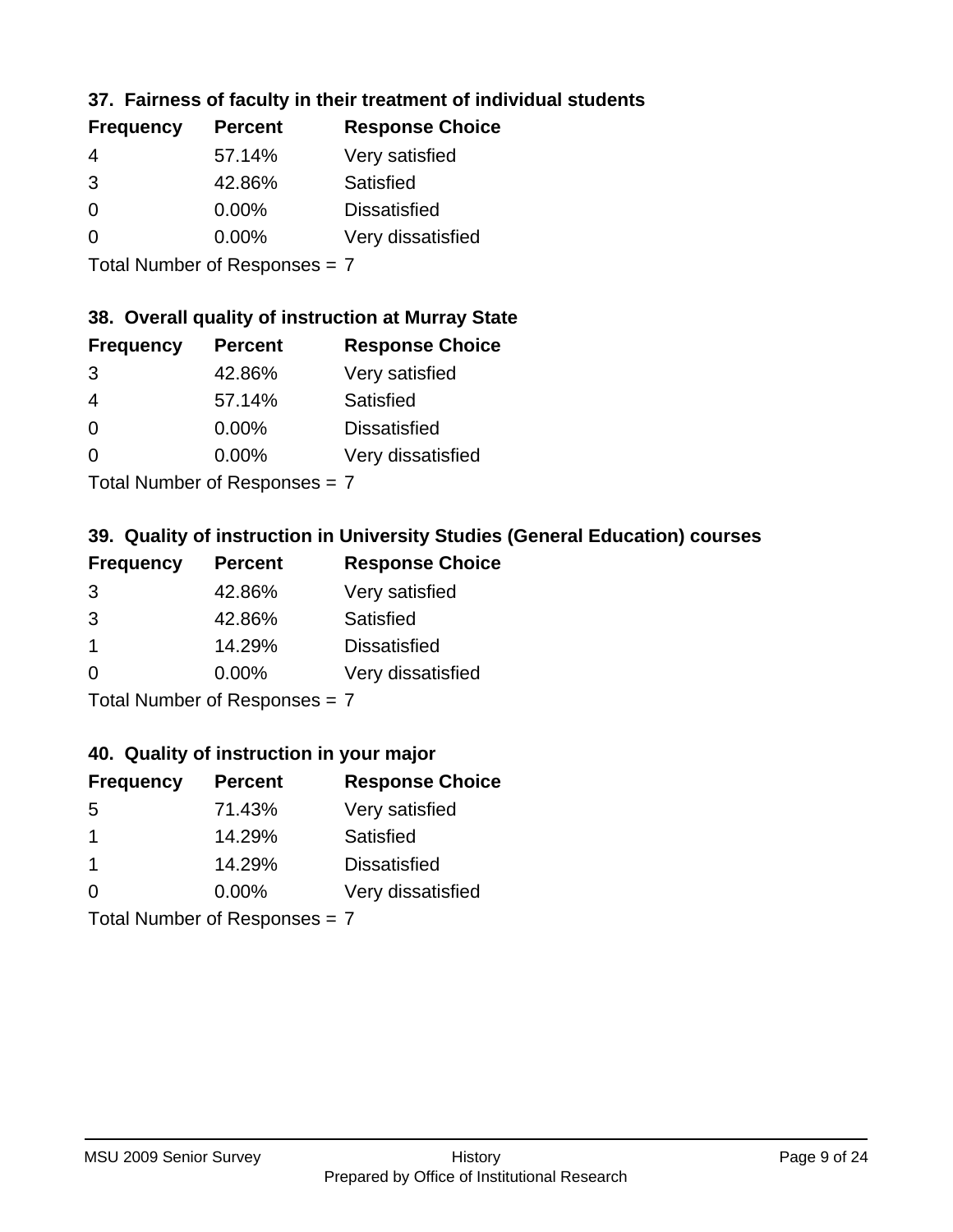## **41. Clarity of program objectives in your major**

| <b>Frequency</b> | <b>Percent</b> | <b>Response Choice</b> |
|------------------|----------------|------------------------|
| 4                | 57.14%         | Very satisfied         |
| $\mathcal{P}$    | 28.57%         | Satisfied              |
|                  | 14.29%         | <b>Dissatisfied</b>    |
| $\Omega$         | $0.00\%$       | Very dissatisfied      |
|                  |                |                        |

Total Number of Responses = 7

#### **42. Intellectual challenge of the academic program**

| <b>Frequency</b> | <b>Percent</b> | <b>Response Choice</b> |
|------------------|----------------|------------------------|
| .5               | 71.43%         | Very satisfied         |
| $\mathcal{P}$    | 28.57%         | Satisfied              |
| $\Omega$         | 0.00%          | <b>Dissatisfied</b>    |
| $\Omega$         | 0.00%          | Very dissatisfied      |
|                  |                |                        |

Total Number of Responses = 7

## **43. Encouragement and information from your major department for employment after graduation**

| <b>Frequency</b>     | <b>Percent</b> | <b>Response Choice</b> |
|----------------------|----------------|------------------------|
| -1                   | 14.29%         | Very satisfied         |
| 4                    | 57.14%         | Satisfied              |
| $\blacktriangleleft$ | 14.29%         | <b>Dissatisfied</b>    |
| -1                   | 14.29%         | Very dissatisfied      |
|                      |                |                        |

Total Number of Responses = 7

## **44. Availability of opportunities to engage in a faculty-mentored research,**

### **scholarly, or creative project in your area of study/interest**

| <b>Frequency</b> | <b>Percent</b> | <b>Response Choice</b> |
|------------------|----------------|------------------------|
| 2                | 28.57%         | Very satisfied         |
| -1               | 14.29%         | Satisfied              |
| 3                | 42.86%         | <b>Dissatisfied</b>    |
|                  | 14.29%         | Very dissatisfied      |
|                  |                |                        |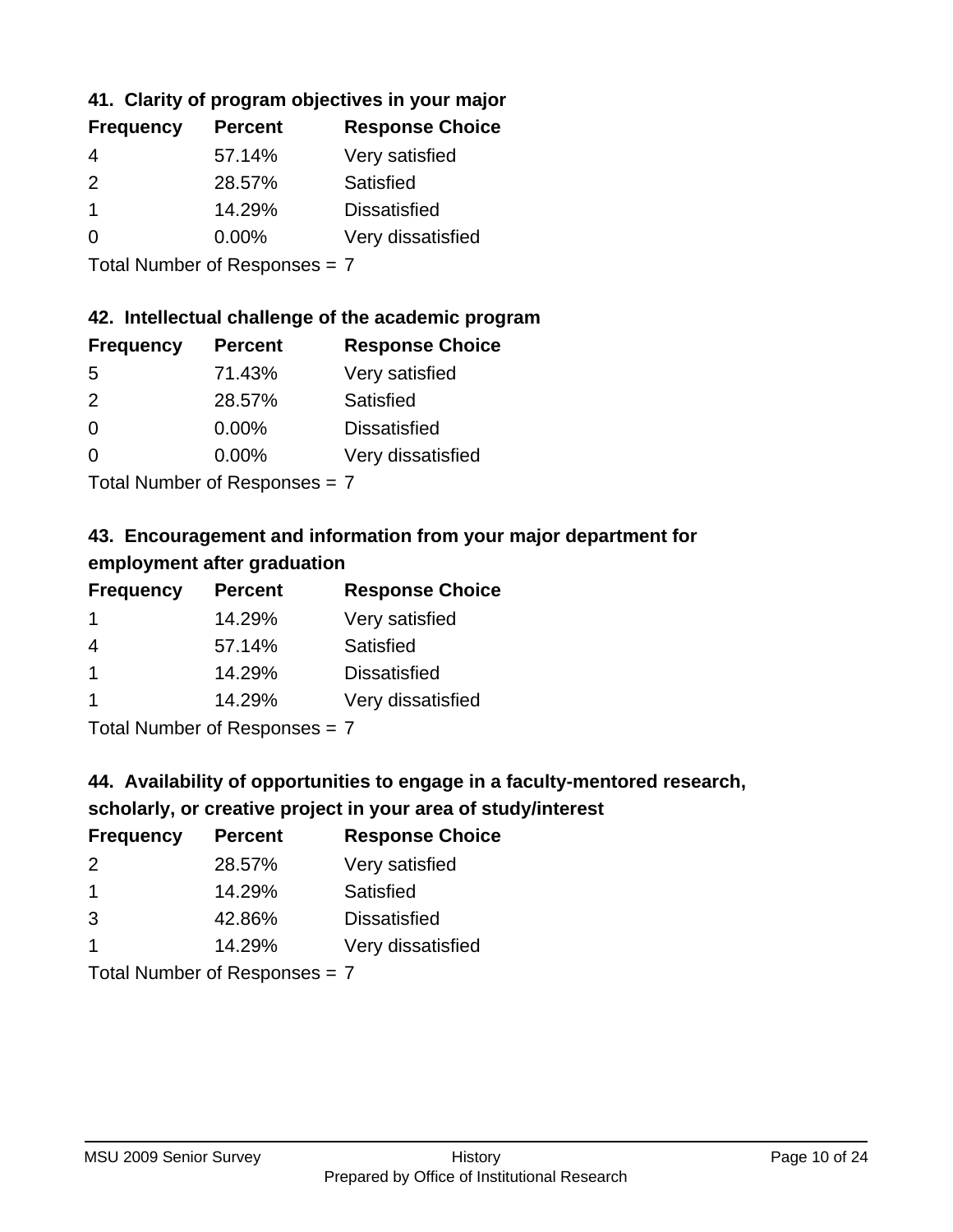### **45. Library hours**

| <b>Frequency</b> | <b>Percent</b> | <b>Response Choice</b> |
|------------------|----------------|------------------------|
| 2                | 28.57%         | Very satisfied         |
| 3                | 42.86%         | Satisfied              |
|                  | 14.29%         | <b>Dissatisfied</b>    |
|                  | 14.29%         | Very dissatisfied      |
|                  |                |                        |

Total Number of Responses = 7

### **46. Effectiveness of library personnel in meeting your information needs**

| <b>Frequency</b> | <b>Percent</b> | <b>Response Choice</b> |
|------------------|----------------|------------------------|
| 2                | 28.57%         | Very satisfied         |
| 4                | 57.14%         | Satisfied              |
| 0                | $0.00\%$       | <b>Dissatisfied</b>    |
|                  | 14.29%         | Very dissatisfied      |
|                  |                |                        |

Total Number of Responses = 7

## **47. Access to library resources on hand**

| <b>Frequency</b> | <b>Percent</b>                          | <b>Response Choice</b> |
|------------------|-----------------------------------------|------------------------|
| $\mathcal{P}$    | 28.57%                                  | Very satisfied         |
| $\mathcal{P}$    | 28.57%                                  | Satisfied              |
| 2                | 28.57%                                  | <b>Dissatisfied</b>    |
| -1               | 14.29%                                  | Very dissatisfied      |
|                  | $T$ at all Message and $D$ are a second |                        |

Total Number of Responses = 7

#### **48. Electronic access to library resources**

| <b>Frequency</b> | <b>Percent</b>            | <b>Response Choice</b> |
|------------------|---------------------------|------------------------|
|                  | 14.29%                    | Very satisfied         |
| $\mathcal{P}$    | 28.57%                    | Satisfied              |
| 2                | 28.57%                    | <b>Dissatisfied</b>    |
| $\mathcal{P}$    | 28.57%                    | Very dissatisfied      |
|                  | Total Number of Deepensee |                        |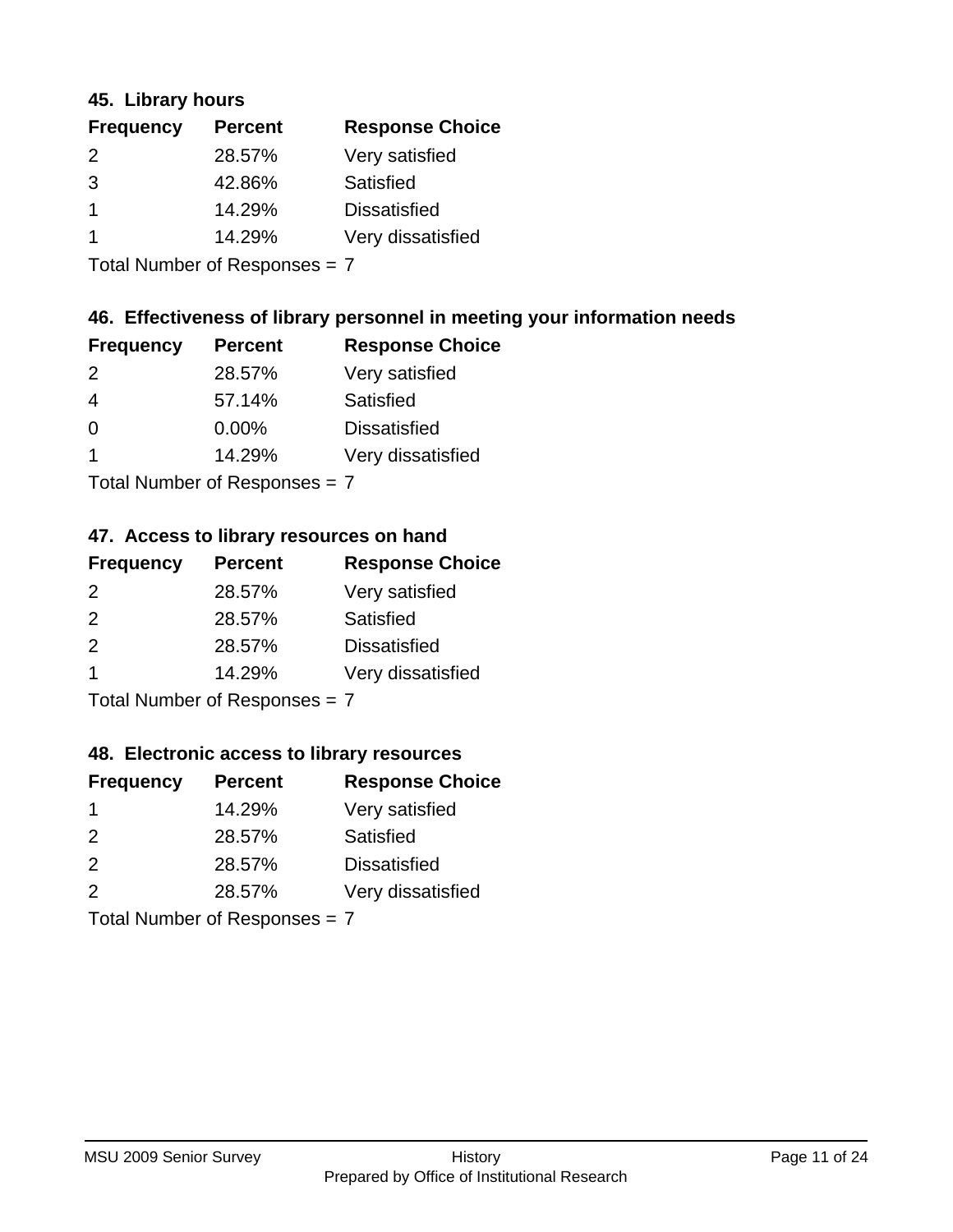**was in helping you achieve these goals. For questions 49-55, please indicate how effective University Studies at MSU** 

### **49. Writing Skills**

| <b>Frequency</b>              | <b>Percent</b> | <b>Response Choice</b> |
|-------------------------------|----------------|------------------------|
| $\mathbf 1$                   | 14.29%         | Very effective         |
| 3                             | 42.86%         | Effective              |
| 3                             | 42.86%         | Ineffective            |
| $\Omega$                      | $0.00\%$       | Very ineffective       |
| Total Number of Responses = 7 |                |                        |

## **50. Speaking Skills**

| <b>Frequency</b>                 | <b>Percent</b> | <b>Response Choice</b> |
|----------------------------------|----------------|------------------------|
| -1                               | 14.29%         | Very effective         |
| 3                                | 42.86%         | Effective              |
| 3                                | 42.86%         | Ineffective            |
| $\Omega$                         | 0.00%          | Very ineffective       |
| $Total Number of DoEROR 202 = 7$ |                |                        |

Total Number of Responses  $=$   $/$ 

### **51. Critical Thinking Skills**

| <b>Frequency</b> | <b>Percent</b>                                                                                                                                                                                                                 | <b>Response Choice</b> |
|------------------|--------------------------------------------------------------------------------------------------------------------------------------------------------------------------------------------------------------------------------|------------------------|
| 2                | 28.57%                                                                                                                                                                                                                         | Very effective         |
| 3                | 42.86%                                                                                                                                                                                                                         | Effective              |
| 2                | 28.57%                                                                                                                                                                                                                         | Ineffective            |
| $\Omega$         | 0.00%                                                                                                                                                                                                                          | Very ineffective       |
|                  | The INDIAN Contract Contract Contract Contract Contract Contract Contract Contract Contract Contract Contract Contract Contract Contract Contract Contract Contract Contract Contract Contract Contract Contract Contract Cont |                        |

Total Number of Responses = 7

## **52. Computer Technology**

| <b>Frequency</b>              | <b>Percent</b> | <b>Response Choice</b> |
|-------------------------------|----------------|------------------------|
| -1                            | 14.29%         | Very effective         |
| 5                             | 71.43%         | Effective              |
| $\mathbf 1$                   | 14.29%         | Ineffective            |
| $\Omega$                      | $0.00\%$       | Very ineffective       |
| Total Number of Responses = 7 |                |                        |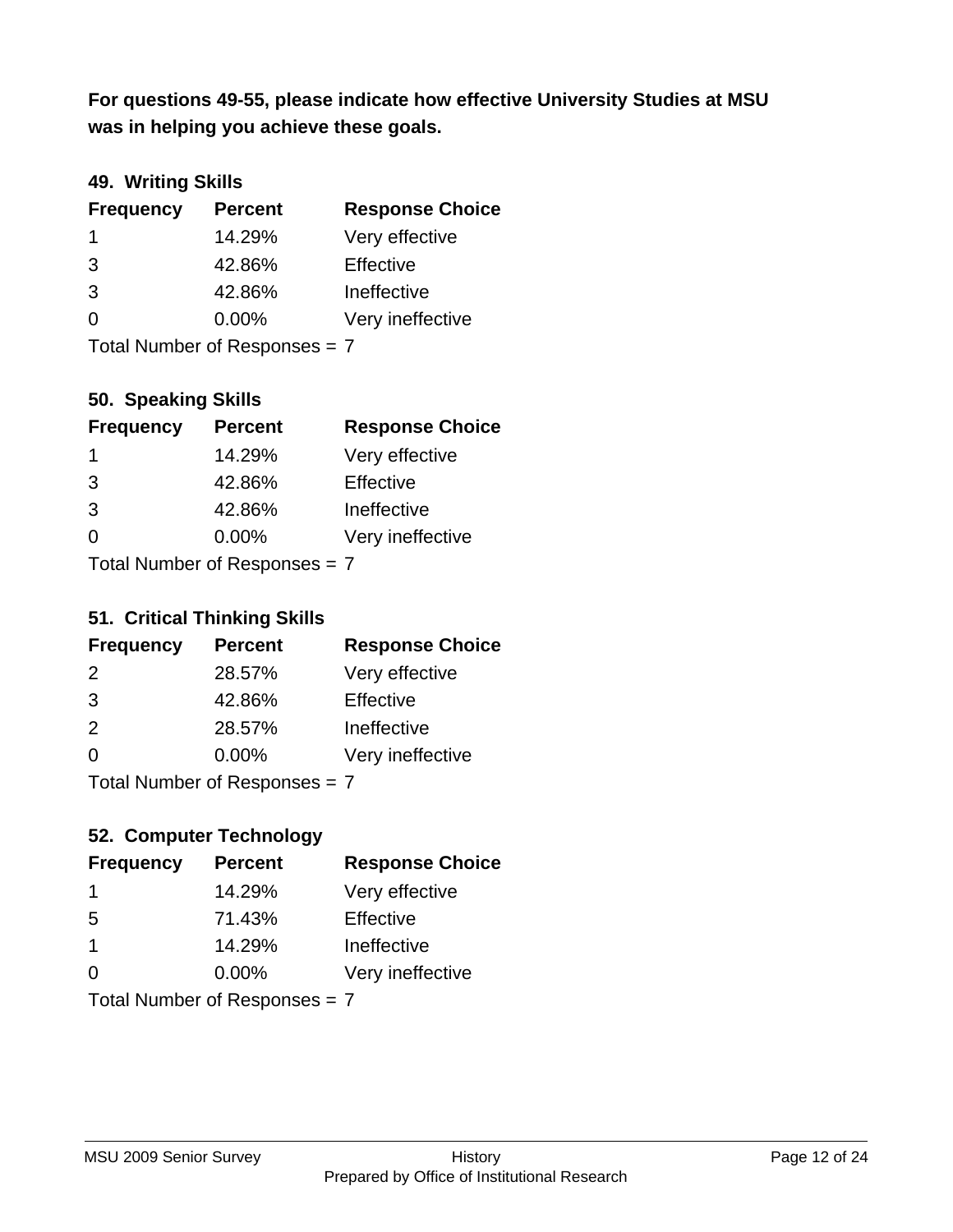### **53. General Knowledge in the liberal arts and sciences**

| <b>Frequency</b> | <b>Percent</b> | <b>Response Choice</b> |
|------------------|----------------|------------------------|
| 3                | 42.86%         | Very effective         |
| 3                | 42.86%         | Effective              |
|                  | 14.29%         | Ineffective            |
| $\Omega$         | $0.00\%$       | Very ineffective       |

Total Number of Responses = 7

#### **54. International Perspectives**

| <b>Frequency</b> | <b>Percent</b> | <b>Response Choice</b> |
|------------------|----------------|------------------------|
| 3                | 42.86%         | Very effective         |
| $\mathcal{P}$    | 28.57%         | Effective              |
| $\mathcal{P}$    | 28.57%         | Ineffective            |
| ∩                | 0.00%          | Very ineffective       |
|                  |                |                        |

Total Number of Responses = 7

## **55. Stimulation of interest in areas outside your chosen field of study**

| <b>Frequency</b> | <b>Percent</b>              | <b>Response Choice</b> |
|------------------|-----------------------------|------------------------|
| 2                | 28.57%                      | Very effective         |
| 3                | 42.86%                      | Effective              |
| 2                | 28.57%                      | Ineffective            |
| $\Omega$         | 0.00%                       | Very ineffective       |
|                  | Tatal Manualan af Dannannan |                        |

Total Number of Responses = 7

## **For questions 56-83, please indicate how satisfactorily the following met your needs**

#### **56. African-American Student Services**

| <b>Frequency</b> | <b>Percent</b>                | <b>Response Choice</b> |
|------------------|-------------------------------|------------------------|
| 7                | 100.00%                       | Did not use            |
| $\Omega$         | 0.00%                         | Very satisfied         |
| $\Omega$         | 0.00%                         | Satisfied              |
| $\Omega$         | 0.00%                         | <b>Dissatisfied</b>    |
| $\Omega$         | 0.00%                         | Very dissatisfied      |
|                  | Total Number of Responses = 7 |                        |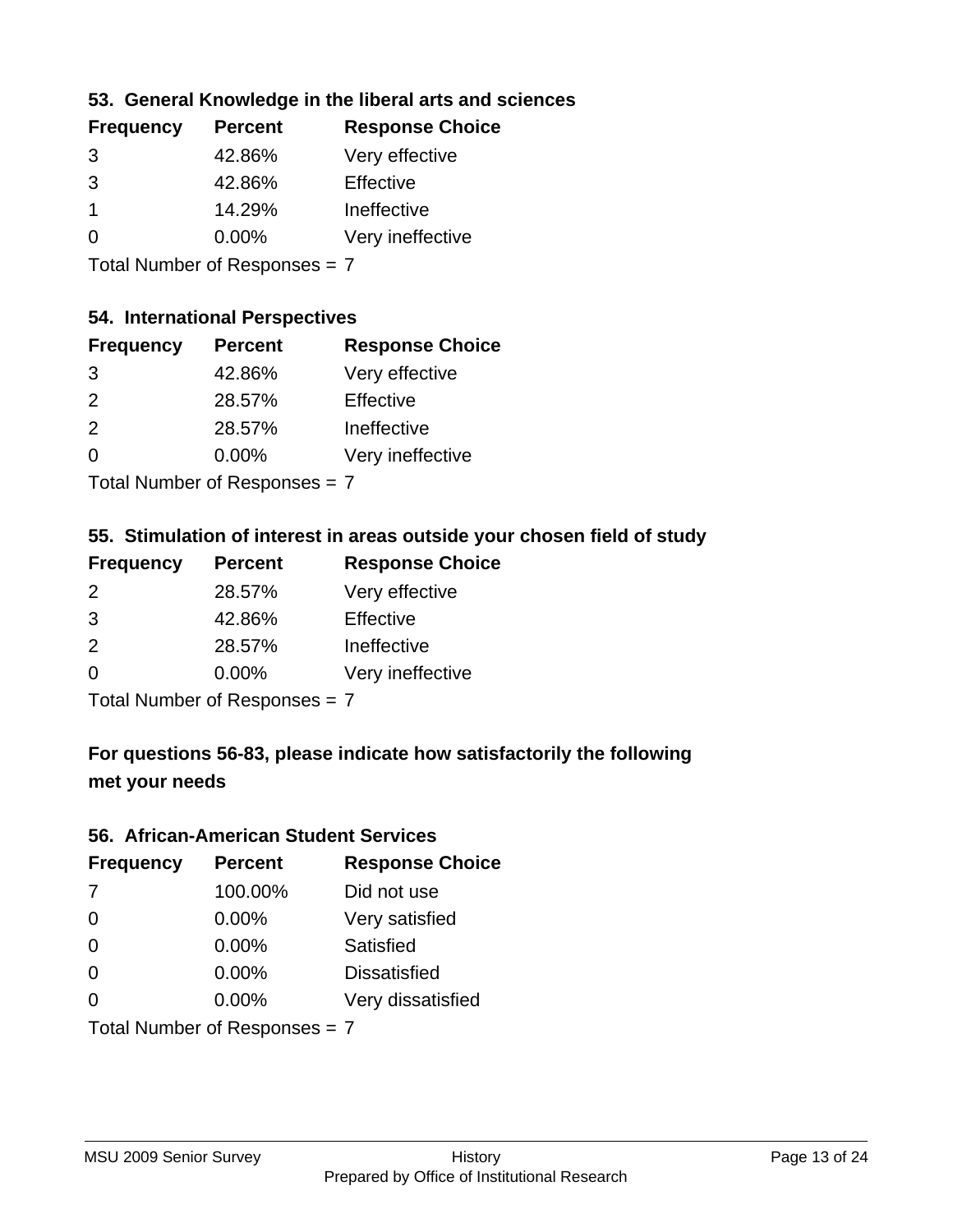#### **57. Career Services Office**

| <b>Frequency</b> | <b>Percent</b> | <b>Response Choice</b> |
|------------------|----------------|------------------------|
| 5                | 71.43%         | Did not use            |
| 0                | $0.00\%$       | Very satisfied         |
| 1                | 14.29%         | Satisfied              |
| 1                | 14.29%         | <b>Dissatisfied</b>    |
|                  | $0.00\%$       | Very dissatisfied      |
|                  |                |                        |

Total Number of Responses = 7

## **58. Counseling and Testing Center**

| <b>Frequency</b>              | <b>Percent</b> | <b>Response Choice</b> |
|-------------------------------|----------------|------------------------|
| -5                            | 71.43%         | Did not use            |
| $\Omega$                      | 0.00%          | Very satisfied         |
| 2                             | 28.57%         | Satisfied              |
| 0                             | 0.00%          | <b>Dissatisfied</b>    |
| 0                             | 0.00%          | Very dissatisfied      |
| $Total Number of Denonce = 7$ |                |                        |

Total Number of Responses = 7

#### **59. Cultural programming and activities**

| <b>Frequency</b> | <b>Percent</b>               | <b>Response Choice</b> |
|------------------|------------------------------|------------------------|
| 6                | 85.71%                       | Did not use            |
| $\Omega$         | $0.00\%$                     | Very satisfied         |
| -1               | 14.29%                       | Satisfied              |
| $\Omega$         | $0.00\%$                     | <b>Dissatisfied</b>    |
| $\Omega$         | $0.00\%$                     | Very dissatisfied      |
|                  | $Total Number of Denonone -$ |                        |

Total Number of Responses = 7

#### **60. E-study courses**

| <b>Frequency</b>        | <b>Percent</b>                | <b>Response Choice</b> |
|-------------------------|-------------------------------|------------------------|
| 6                       | 85.71%                        | Did not use            |
| $\Omega$                | 0.00%                         | Very satisfied         |
| $\overline{\mathbf{1}}$ | 14.29%                        | <b>Satisfied</b>       |
| $\Omega$                | 0.00%                         | <b>Dissatisfied</b>    |
| $\Omega$                | $0.00\%$                      | Very dissatisfied      |
|                         | Total Number of Responses = 7 |                        |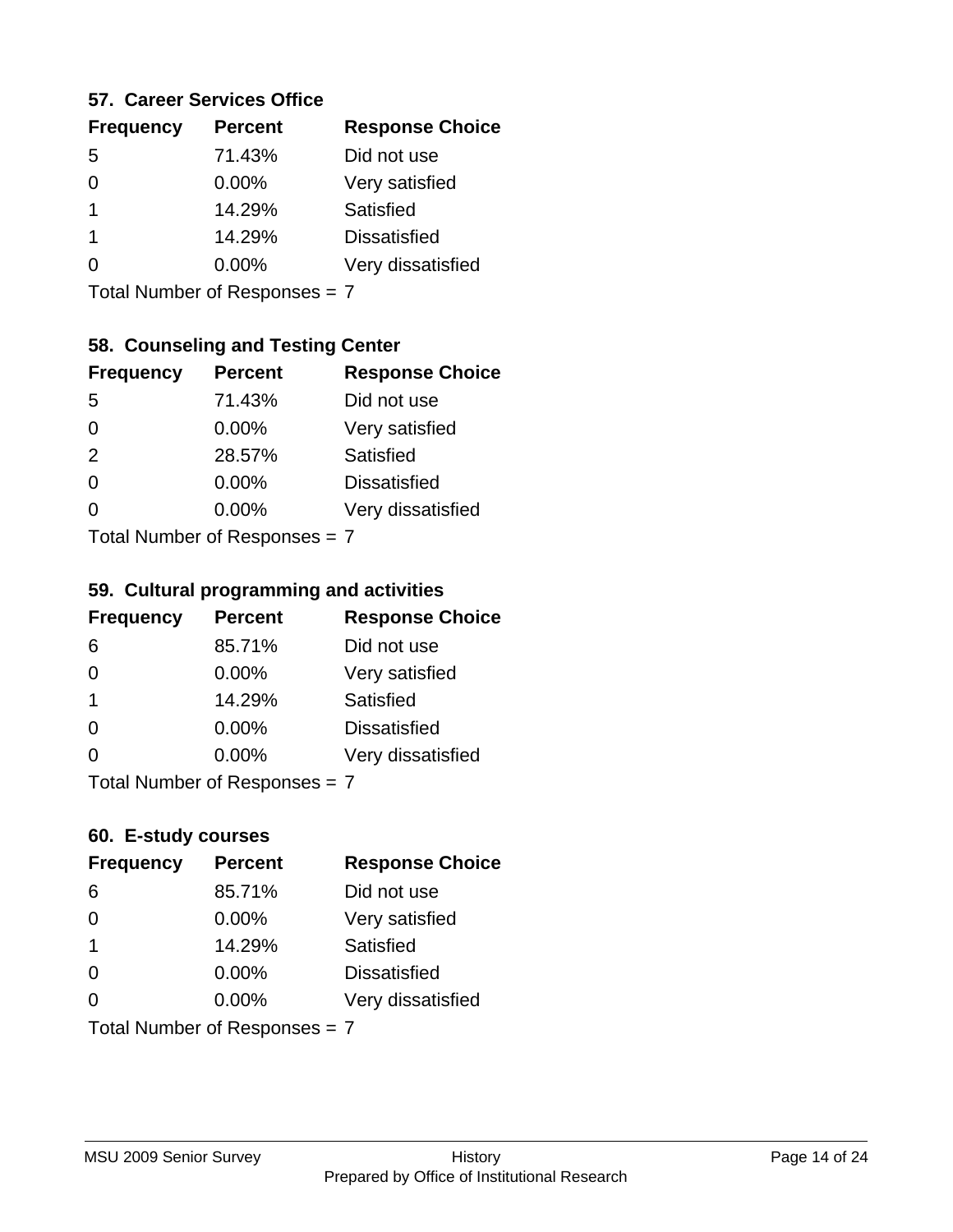#### **61. Food Services**

| <b>Frequency</b> | <b>Percent</b> | <b>Response Choice</b> |
|------------------|----------------|------------------------|
| 5                | 71.43%         | Did not use            |
| 0                | $0.00\%$       | Very satisfied         |
|                  | 14.29%         | Satisfied              |
|                  | 14.29%         | <b>Dissatisfied</b>    |
| O                | $0.00\%$       | Very dissatisfied      |
|                  |                |                        |

Total Number of Responses = 7

### **62. Greek life and activities**

| <b>Frequency</b>                | <b>Percent</b> | <b>Response Choice</b> |
|---------------------------------|----------------|------------------------|
| 6                               | 85.71%         | Did not use            |
| 0                               | 0.00%          | Very satisfied         |
| 1                               | 14.29%         | Satisfied              |
| $\Omega$                        | 0.00%          | <b>Dissatisfied</b>    |
|                                 | $0.00\%$       | Very dissatisfied      |
| Total Number of Responses = $7$ |                |                        |

#### **63. Health Services**

| <b>Frequency</b>            | <b>Percent</b> | <b>Response Choice</b> |
|-----------------------------|----------------|------------------------|
| 5                           | 71.43%         | Did not use            |
| $\Omega$                    | $0.00\%$       | Very satisfied         |
| -1                          | 14.29%         | <b>Satisfied</b>       |
| -1                          | 14.29%         | <b>Dissatisfied</b>    |
| $\Omega$                    | 0.00%          | Very dissatisfied      |
| Total Number of Despanses 7 |                |                        |

Total Number of Responses = 7

### **64. Honor Societies/Departmental Clubs/Special Interest Organizations**

| <b>Frequency</b>        | <b>Percent</b>                | <b>Response Choice</b> |
|-------------------------|-------------------------------|------------------------|
| 2                       | 28.57%                        | Did not use            |
| 2                       | 28.57%                        | Very satisfied         |
| 2                       | 28.57%                        | Satisfied              |
| $\overline{\mathbf{1}}$ | 14.29%                        | <b>Dissatisfied</b>    |
| $\Omega$                | 0.00%                         | Very dissatisfied      |
|                         | Total Number of Responses = 7 |                        |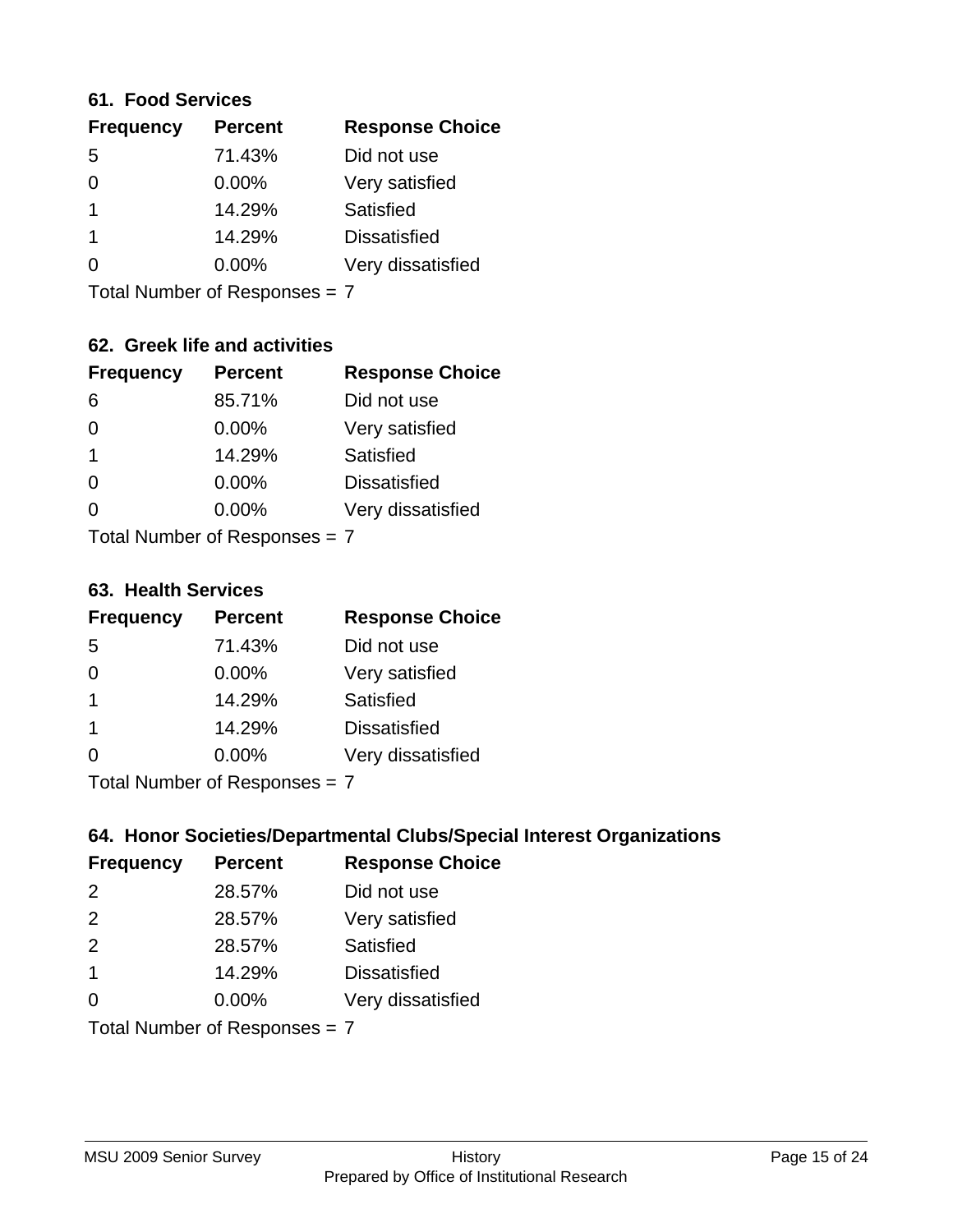### **65. International Programs and activities**

| <b>Frequency</b> | <b>Percent</b> | <b>Response Choice</b> |
|------------------|----------------|------------------------|
| 3                | 42.86%         | Did not use            |
| 3                | 42.86%         | Very satisfied         |
| 1                | 14.29%         | Satisfied              |
|                  | $0.00\%$       | <b>Dissatisfied</b>    |
|                  | $0.00\%$       | Very dissatisfied      |
|                  |                |                        |

Total Number of Responses = 7

### **66. International student support services**

| <b>Frequency</b>                | <b>Percent</b> | <b>Response Choice</b> |
|---------------------------------|----------------|------------------------|
| 5                               | 71.43%         | Did not use            |
| 2                               | 28.57%         | Very satisfied         |
| $\Omega$                        | $0.00\%$       | Satisfied              |
| $\Omega$                        | $0.00\%$       | <b>Dissatisfied</b>    |
| 0                               | 0.00%          | Very dissatisfied      |
| $Total Number of Doepopoog = 7$ |                |                        |

Total Number of Responses = 7

#### **67. Intramural Sports and Recreation**

| <b>Frequency</b>               | <b>Percent</b> | <b>Response Choice</b> |
|--------------------------------|----------------|------------------------|
| 5                              | 71.43%         | Did not use            |
| $\Omega$                       | $0.00\%$       | Very satisfied         |
| 2                              | 28.57%         | <b>Satisfied</b>       |
| $\Omega$                       | $0.00\%$       | <b>Dissatisfied</b>    |
| $\Omega$                       | $0.00\%$       | Very dissatisfied      |
| Total Number of Poenonces $-7$ |                |                        |

Total Number of Responses = 7

### **68. Lowry Center/Community College**

| <b>Frequency</b>              | <b>Percent</b> | <b>Response Choice</b> |
|-------------------------------|----------------|------------------------|
| 6                             | 85.71%         | Did not use            |
| $\Omega$                      | 0.00%          | Very satisfied         |
| -1                            | 14.29%         | Satisfied              |
| $\Omega$                      | 0.00%          | <b>Dissatisfied</b>    |
| ∩                             | $0.00\%$       | Very dissatisfied      |
| Total Number of Responses = 7 |                |                        |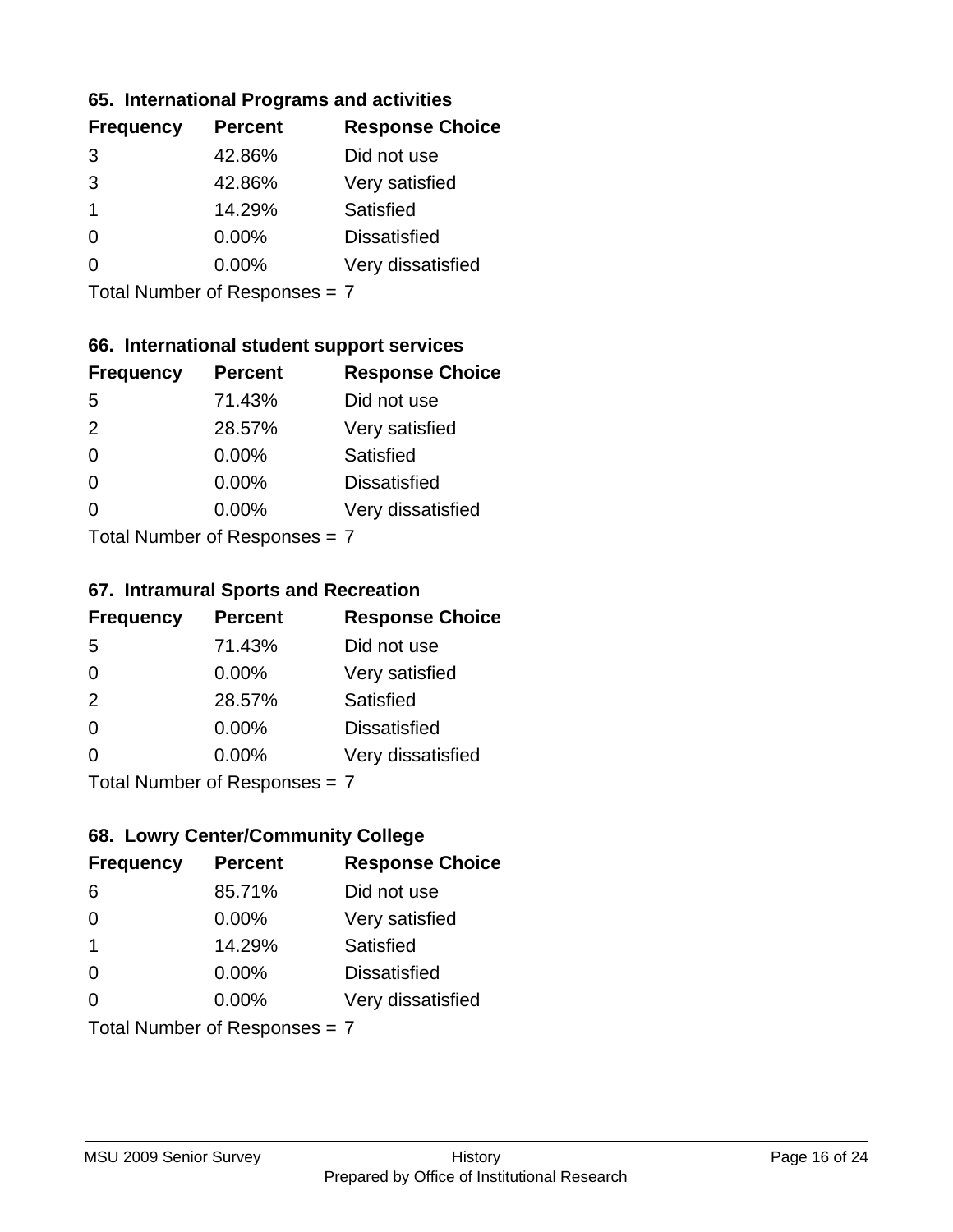## **69. Library**

| <b>Frequency</b> | <b>Percent</b> | <b>Response Choice</b> |
|------------------|----------------|------------------------|
| $\mathcal{P}$    | 28.57%         | Did not use            |
| 1                | 14.29%         | Very satisfied         |
| 1                | 14.29%         | Satisfied              |
| 3                | 42.86%         | <b>Dissatisfied</b>    |
| 0                | $0.00\%$       | Very dissatisfied      |
|                  |                |                        |

Total Number of Responses = 7

## **70. MAP Report**

| <b>Frequency</b>              | <b>Percent</b> | <b>Response Choice</b> |
|-------------------------------|----------------|------------------------|
|                               | 0.00%          | Did not use            |
| $\overline{4}$                | 57.14%         | Very satisfied         |
| 2                             | 28.57%         | Satisfied              |
| 1                             | 14.29%         | <b>Dissatisfied</b>    |
| O                             | $0.00\%$       | Very dissatisfied      |
| Total Number of Responses = 7 |                |                        |

#### **71. MSU Web site**

| <b>Frequency</b>              | <b>Percent</b> | <b>Response Choice</b> |
|-------------------------------|----------------|------------------------|
| $\Omega$                      | $0.00\%$       | Did not use            |
| 3                             | 42.86%         | Very satisfied         |
| $\overline{4}$                | 57.14%         | Satisfied              |
| $\Omega$                      | 0.00%          | <b>Dissatisfied</b>    |
| $\Omega$                      | 0.00%          | Very dissatisfied      |
| Total Number of Responses = 7 |                |                        |

## **72. NCAA Sports**

| <b>Frequency</b>              | <b>Percent</b> | <b>Response Choice</b> |
|-------------------------------|----------------|------------------------|
| $\overline{4}$                | 57.14%         | Did not use            |
| 2                             | 28.57%         | Very satisfied         |
| $\mathbf 1$                   | 14.29%         | <b>Satisfied</b>       |
| $\Omega$                      | $0.00\%$       | <b>Dissatisfied</b>    |
| $\Omega$                      | $0.00\%$       | Very dissatisfied      |
| Total Number of Responses = 7 |                |                        |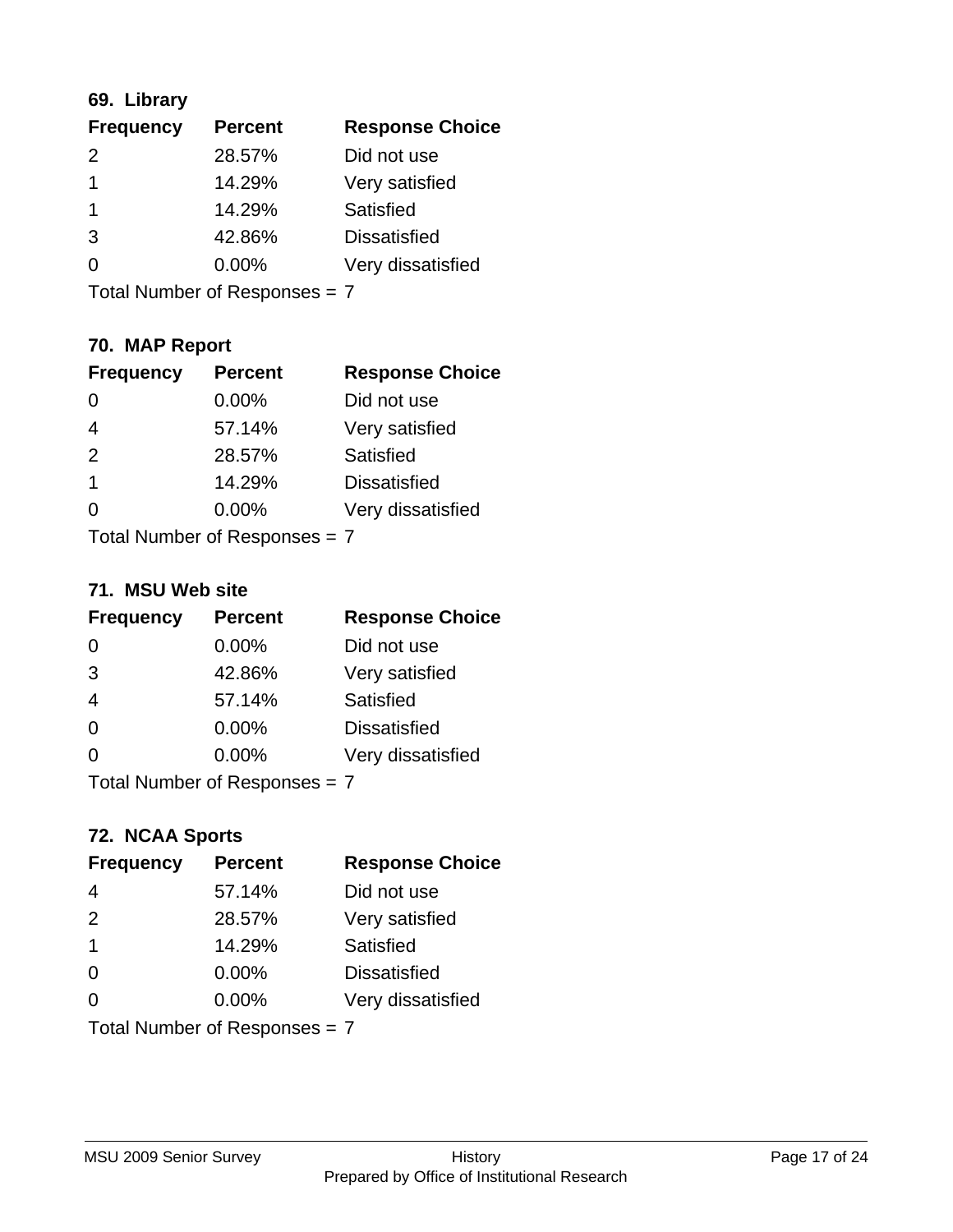### **73. Online courses that are not e-study**

| <b>Frequency</b> | <b>Percent</b> | <b>Response Choice</b> |
|------------------|----------------|------------------------|
| 6                | 85.71%         | Did not use            |
|                  | $0.00\%$       | Very satisfied         |
| 1                | 14.29%         | Satisfied              |
|                  | $0.00\%$       | <b>Dissatisfied</b>    |
|                  | $0.00\%$       | Very dissatisfied      |
|                  |                |                        |

Total Number of Responses = 7

## **74. Racer Touch Registration**

| <b>Frequency</b>            | <b>Percent</b> | <b>Response Choice</b> |
|-----------------------------|----------------|------------------------|
| -1                          | 14.29%         | Did not use            |
| $\mathcal{P}$               | 28.57%         | Very satisfied         |
| 2                           | 28.57%         | Satisfied              |
| 2                           | 28.57%         | <b>Dissatisfied</b>    |
| $\Omega$                    | 0.00%          | Very dissatisfied      |
| Total Number of Despanses 7 |                |                        |

Total Number of Responses = 7

### **75. Residential College programming and activities**

| <b>Frequency</b>         | <b>Percent</b> | <b>Response Choice</b> |
|--------------------------|----------------|------------------------|
| 4                        | 57.14%         | Did not use            |
| 2                        | 28.57%         | Very satisfied         |
| -1                       | 14.29%         | Satisfied              |
| $\Omega$                 | 0.00%          | <b>Dissatisfied</b>    |
| $\Omega$                 | 0.00%          | Very dissatisfied      |
| Total Number of DoEROR 2 |                |                        |

Total Number of Responses = 7

## **76. Scholarships/grants/student employment**

| <b>Frequency</b> | <b>Percent</b>                | <b>Response Choice</b> |
|------------------|-------------------------------|------------------------|
| 2                | 28.57%                        | Did not use            |
| 2                | 28.57%                        | Very satisfied         |
| 2                | 28.57%                        | Satisfied              |
| $\Omega$         | $0.00\%$                      | <b>Dissatisfied</b>    |
| -1               | 14.29%                        | Very dissatisfied      |
|                  | Total Number of Responses = 7 |                        |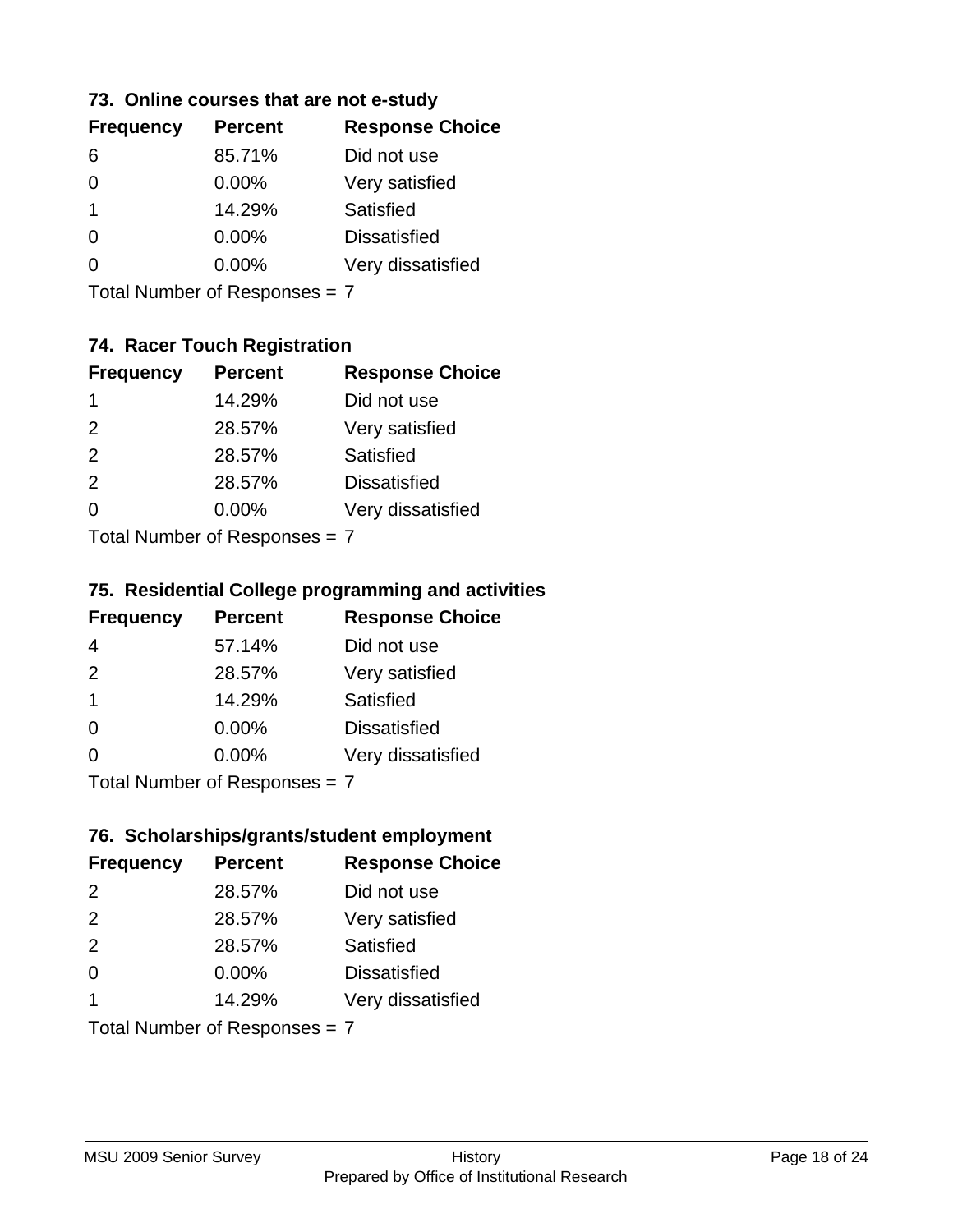### **77. Security Services**

| <b>Frequency</b> | <b>Percent</b> | <b>Response Choice</b> |
|------------------|----------------|------------------------|
| 4                | 57.14%         | Did not use            |
|                  | 14.29%         | Very satisfied         |
| $\mathcal{P}$    | 28.57%         | Satisfied              |
| 0                | 0.00%          | <b>Dissatisfied</b>    |
| O                | $0.00\%$       | Very dissatisfied      |
|                  |                |                        |

Total Number of Responses = 7

## **78. Services for non-traditional students**

| <b>Frequency</b>          | <b>Percent</b> | <b>Response Choice</b> |
|---------------------------|----------------|------------------------|
| -5                        | 71.43%         | Did not use            |
| 1                         | 14.29%         | Very satisfied         |
| -1                        | 14.29%         | Satisfied              |
| $\Omega$                  | $0.00\%$       | <b>Dissatisfied</b>    |
| ∩                         | 0.00%          | Very dissatisfied      |
| Total Number of Desponses |                |                        |

Total Number of Responses = 7

## **79. Student Support Services (Trio)**

| <b>Frequency</b>              | <b>Percent</b> | <b>Response Choice</b> |
|-------------------------------|----------------|------------------------|
| -7                            | 100.00%        | Did not use            |
| $\Omega$                      | $0.00\%$       | Very satisfied         |
| $\Omega$                      | $0.00\%$       | <b>Satisfied</b>       |
| $\Omega$                      | $0.00\%$       | <b>Dissatisfied</b>    |
| $\Omega$                      | $0.00\%$       | Very dissatisfied      |
| $Total Number of Denonce = 7$ |                |                        |

Total Number of Responses = 7

## **80. Student PIN System**

| <b>Frequency</b>        | <b>Percent</b>                | <b>Response Choice</b> |
|-------------------------|-------------------------------|------------------------|
| $\Omega$                | 0.00%                         | Did not use            |
| $\overline{4}$          | 57.14%                        | Very satisfied         |
| 2                       | 28.57%                        | <b>Satisfied</b>       |
| $\overline{\mathbf{1}}$ | 14.29%                        | <b>Dissatisfied</b>    |
| $\Omega$                | $0.00\%$                      | Very dissatisfied      |
|                         | Total Number of Responses = 7 |                        |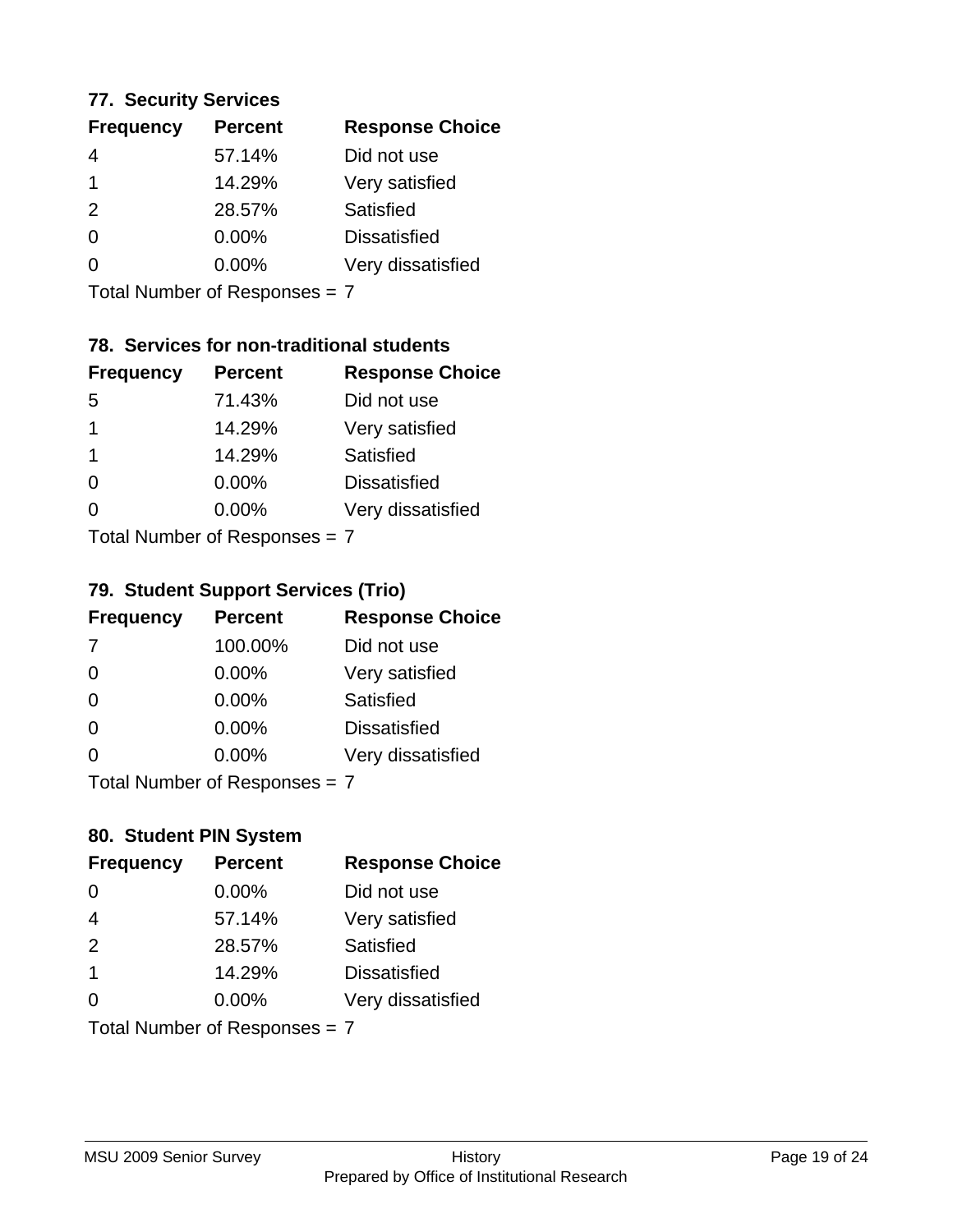### **81. Student Records/Transcript Services**

| <b>Frequency</b> | <b>Percent</b> | <b>Response Choice</b> |
|------------------|----------------|------------------------|
| 0                | 0.00%          | Did not use            |
| 1                | 14.29%         | Very satisfied         |
| 5                | 71.43%         | Satisfied              |
| 1                | 14.29%         | <b>Dissatisfied</b>    |
|                  | $0.00\%$       | Very dissatisfied      |

Total Number of Responses = 7

### **82. Computer and Internet access for study and research needs**

| <b>Frequency</b>                                        | <b>Percent</b> | <b>Response Choice</b> |
|---------------------------------------------------------|----------------|------------------------|
| 1                                                       | 14.29%         | Did not use            |
| 3                                                       | 42.86%         | Very satisfied         |
| 3                                                       | 42.86%         | Satisfied              |
| $\Omega$                                                | 0.00%          | <b>Dissatisfied</b>    |
| ∩                                                       | 0.00%          | Very dissatisfied      |
| $T$ at all Message and $R$ $\sim$ and $\sim$ and $\sim$ |                |                        |

Total Number of Responses = 7

#### **83. Women's Center**

| <b>Frequency</b> | <b>Percent</b> | <b>Response Choice</b> |
|------------------|----------------|------------------------|
| 6                | 85.71%         | Did not use            |
| 1                | 14.29%         | Very satisfied         |
| $\Omega$         | $0.00\%$       | <b>Satisfied</b>       |
| $\Omega$         | $0.00\%$       | <b>Dissatisfied</b>    |
| 0                | 0.00%          | Very dissatisfied      |
|                  |                |                        |

Total Number of Responses = 7

### **84. To what extent did you participate in Residential College activities?**

| <b>Frequency</b> | <b>Percent</b>                 | <b>Response Choice</b> |
|------------------|--------------------------------|------------------------|
| -5               | 71.43%                         | Did not participate    |
| 1                | 14.29%                         | Frequently             |
| $\Omega$         | 0.00%                          | Occasionally           |
| 1                | 14.29%                         | Seldom                 |
|                  | $Total Number of Denonone = 7$ |                        |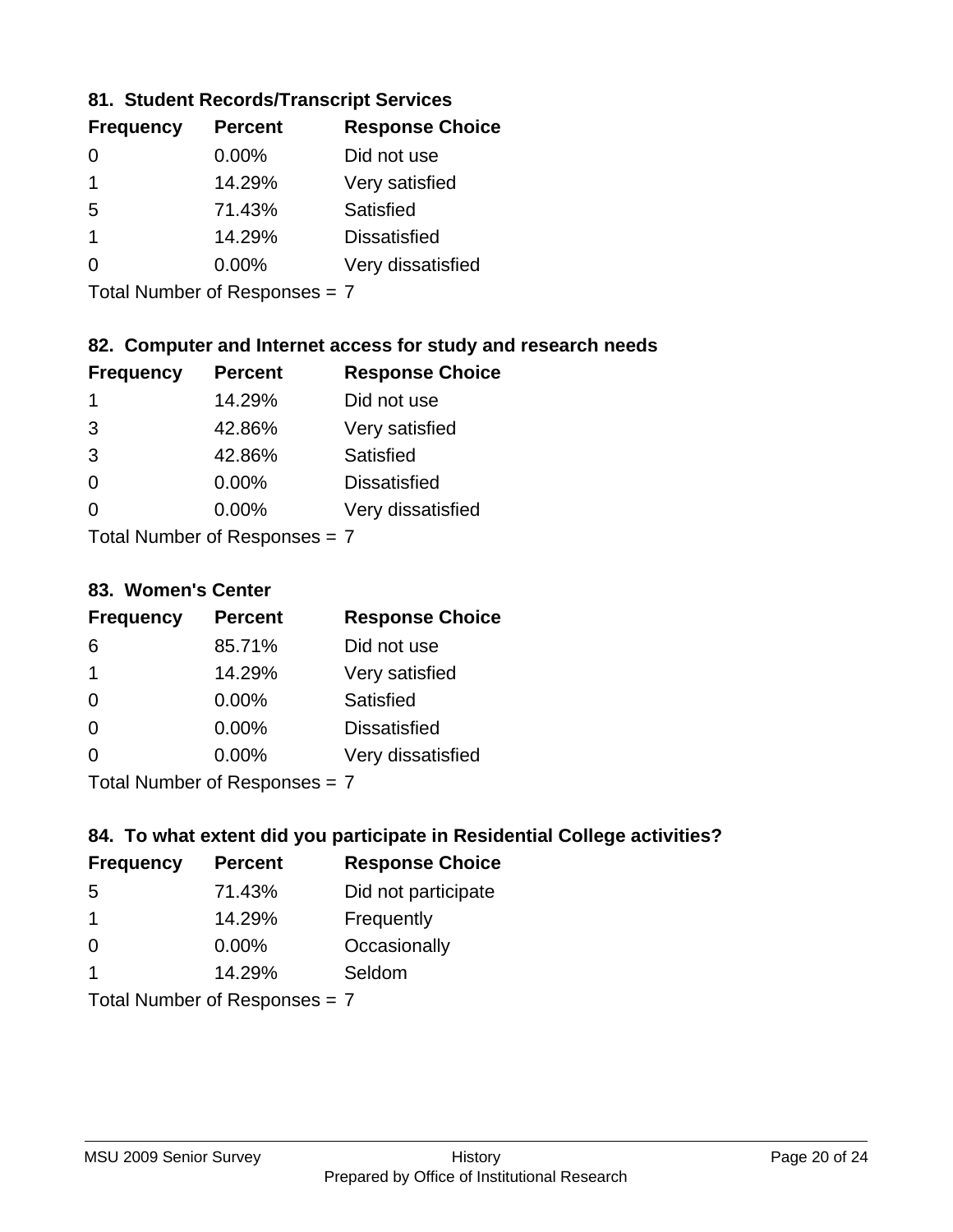| <b>Frequency</b> | <b>Percent</b> | <b>Response Choice</b>                 |
|------------------|----------------|----------------------------------------|
| 3                | 42.86%         | Not familiar with Residential Colleges |
| $\overline{0}$   | $0.00\%$       | Very positive                          |
| 3                | 42.86%         | <b>Positive</b>                        |
| $\overline{0}$   | $0.00\%$       | <b>Negative</b>                        |
|                  | 14.29%         | Very negative                          |

**85. Which phrase best describes your opinion of Residential Colleges?**

Total Number of Responses = 7

#### **Questions 86-95**

**University Graduate." Please indicate how effective your MSU experience was in The University has formulated ten desired "Characteristics of the Murray State enhancing your abilities in each area.**

**86. Engage in mature, independent and creative thought and express that thought effectively in oral and written communication;**

| <b>Frequency</b> | <b>Percent</b> | <b>Response Choice</b> |
|------------------|----------------|------------------------|
| 3                | 42.86%         | Very effective         |
| 4                | 57.14%         | Effective              |
| $\Omega$         | $0.00\%$       | Ineffective            |
| $\Omega$         | $0.00\%$       | Very ineffective       |

Total Number of Responses = 7

**87. Understand and apply the critical and scientific methodologies that** 

**academic disciplines employ to discover knowledge and ascertain its validity;**

| <b>Frequency</b> | <b>Percent</b> | <b>Response Choice</b> |
|------------------|----------------|------------------------|
| 3                | 42.86%         | Very effective         |
| 4                | 57.14%         | Effective              |
| $\Omega$         | 0.00%          | Ineffective            |
| ∩                | 0.00%          | Very ineffective       |
|                  |                |                        |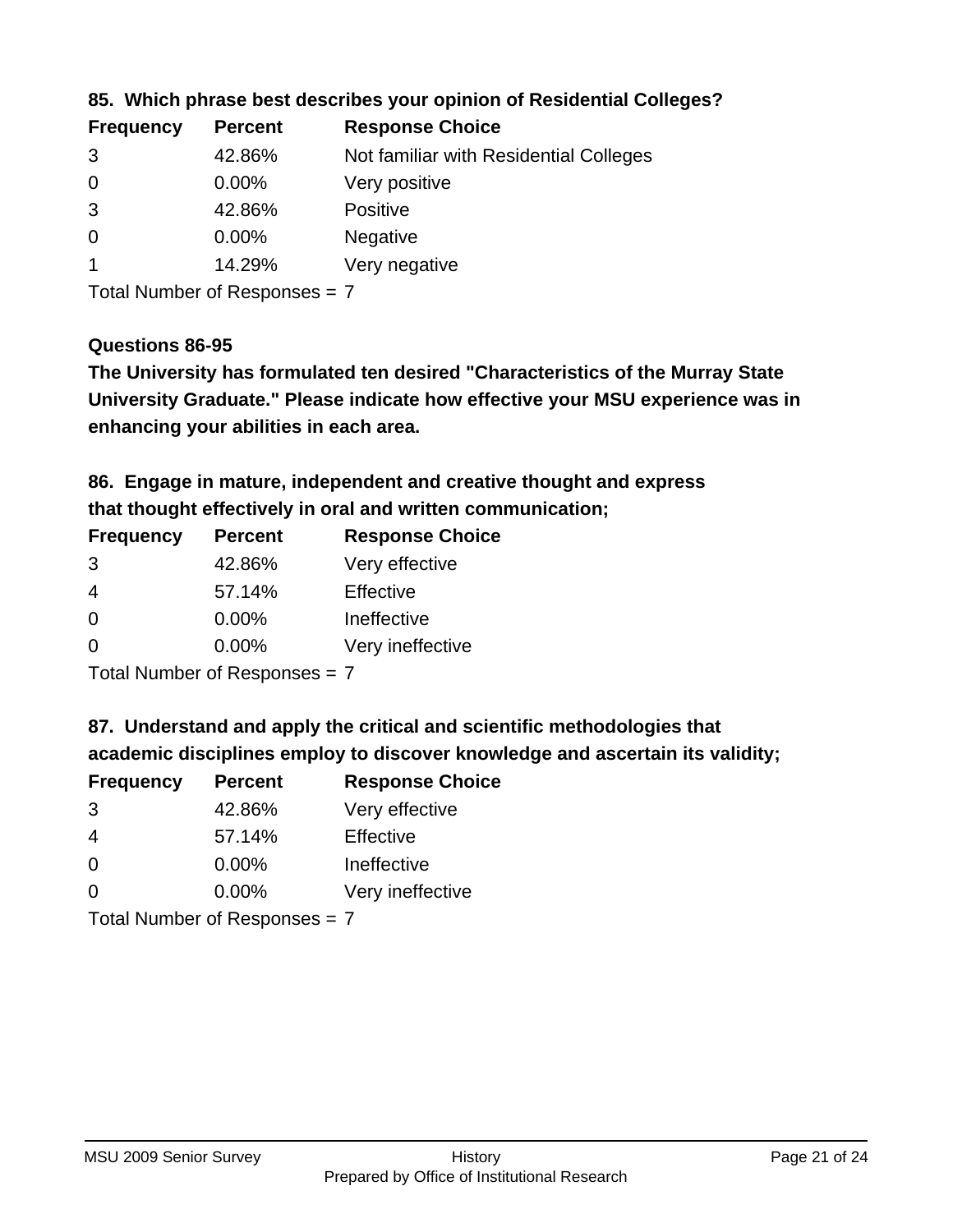## **88. Apply sound standards of information gathering, analysis and evaluation to reach logical decisions;**

| <b>Frequency</b> | <b>Percent</b> | <b>Response Choice</b> |
|------------------|----------------|------------------------|
| 3                | 42.86%         | Very effective         |
| 4                | 57.14%         | Effective              |
| ∩                | $0.00\%$       | Ineffective            |
| n                | $0.00\%$       | Very ineffective       |

Total Number of Responses = 7

## **89. Understand the roles and applications of science and technology in the solution of the problems of a changing world;**

| <b>Frequency</b> | <b>Percent</b> | <b>Response Choice</b> |
|------------------|----------------|------------------------|
| 3                | 42.86%         | Very effective         |
| $\overline{4}$   | 57.14%         | Effective              |
| $\Omega$         | 0.00%          | Ineffective            |
| $\Omega$         | 0.00%          | Very ineffective       |
|                  |                |                        |

Total Number of Responses = 7

# **90. Demonstrate a critical understanding of the world's historical, literary, philosophical, and artistic traditions;**

| <b>Frequency</b> | <b>Percent</b> | <b>Response Choice</b> |
|------------------|----------------|------------------------|
| 3                | 42.86%         | Very effective         |
| 4                | 57.14%         | Effective              |
| $\Omega$         | 0.00%          | Ineffective            |
| $\Omega$         | 0.00%          | Very ineffective       |
|                  |                |                        |

Total Number of Responses = 7

# **91. Understand the dynamics of cultural diversity, of competing economic and political systems, and of complex moral and ethical issues;**

| <b>Frequency</b>              | <b>Percent</b> | <b>Response Choice</b> |
|-------------------------------|----------------|------------------------|
| 3                             | 42.86%         | Very effective         |
| $\overline{4}$                | 57.14%         | Effective              |
| $\Omega$                      | 0.00%          | Ineffective            |
| $\Omega$                      | 0.00%          | Very ineffective       |
| Total Number of Responses = 7 |                |                        |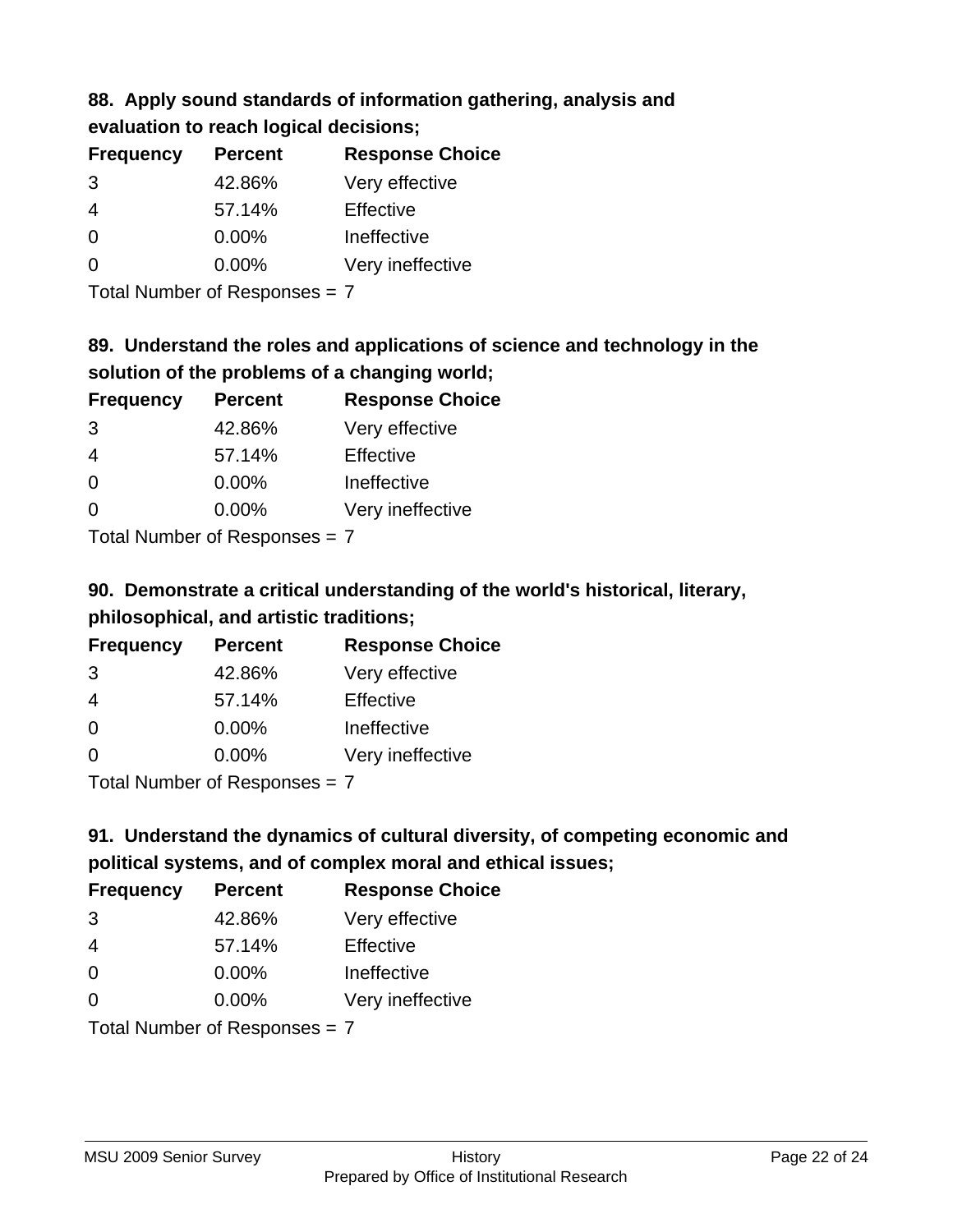## **92. Understand the nature of and engage in ethical behavior and**

**responsible citizenship;**

| <b>Frequency</b> | <b>Percent</b> | <b>Response Choice</b> |
|------------------|----------------|------------------------|
| $\mathcal{P}$    | 28.57%         | Very effective         |
| .5               | 71.43%         | Effective              |
| 0                | $0.00\%$       | Ineffective            |
| ∩                | $0.00\%$       | Very ineffective       |
|                  |                |                        |

Total Number of Responses = 7

# **93. Understand the importance of the behaviors necessary to maintain a healthy lifestyle;**

| <b>Frequency</b>            | <b>Percent</b> | <b>Response Choice</b> |
|-----------------------------|----------------|------------------------|
|                             | 14.29%         | Very effective         |
| 6                           | 85.71%         | Effective              |
| $\Omega$                    | 0.00%          | Ineffective            |
| $\Omega$                    | $0.00\%$       | Very ineffective       |
| Tatal Manuela and Dannanana |                |                        |

Total Number of Responses = 7

## **94. Demonstrate mastery of a chosen field of study; and**

| <b>Frequency</b> | <b>Percent</b> | <b>Response Choice</b> |
|------------------|----------------|------------------------|
| $\mathcal{P}$    | 28.57%         | Very effective         |
| .5               | 71.43%         | Effective              |
| 0                | $0.00\%$       | Ineffective            |
| ∩                | $0.00\%$       | Very ineffective       |
|                  |                |                        |

Total Number of Responses = 7

## **95. Value intellectual pursuit and continuous learning in a changing world.**

| <b>Frequency</b> | <b>Percent</b>                                                                                                          | <b>Response Choice</b> |
|------------------|-------------------------------------------------------------------------------------------------------------------------|------------------------|
| 3                | 42.86%                                                                                                                  | Very effective         |
| 4                | 57.14%                                                                                                                  | Effective              |
| $\Omega$         | 0.00%                                                                                                                   | Ineffective            |
| $\Omega$         | 0.00%                                                                                                                   | Very ineffective       |
|                  | $\tau$ . $\tau$ . In the set of $\tau$ , $\tau$ , $\tau$ , $\tau$ , $\tau$ , $\tau$ , $\tau$ , $\tau$ , $\tau$ , $\tau$ |                        |